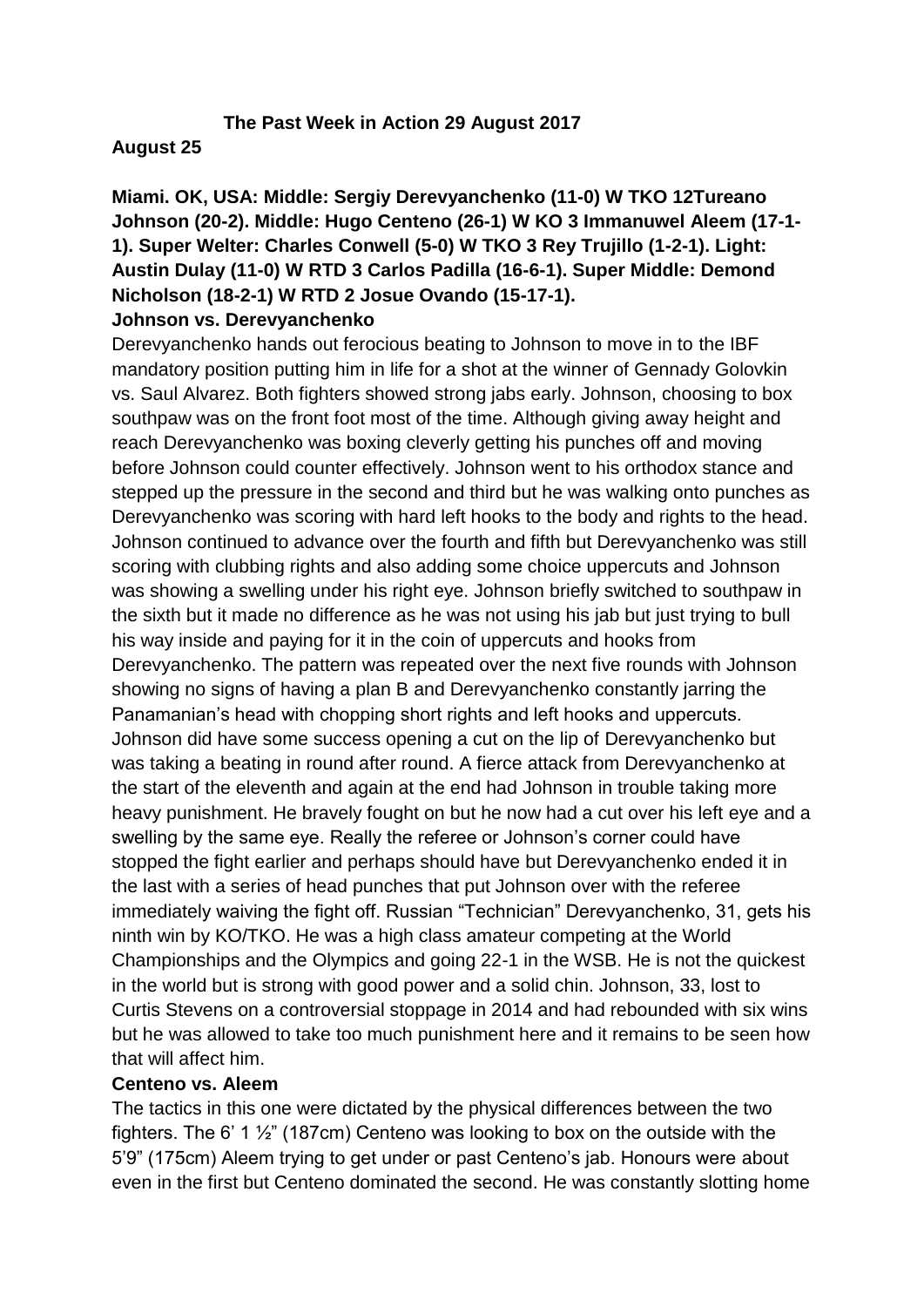the jab, showing good movement and hand speed and rocked Aleem with a right/left. After a frustrating second round Aleem tried to force the fight more in the third. He was leaving gaps and Centeno looked to have shaken him with a right. Aleem continued to come forward but Centeno stepped in with a crushing left hook that put Aleem down on his back. The referee started the count but abandoned it at five and waived the fight over. It was some time before Aleem was able to get up. It was a dramatic one-punch knockout. Centeno is rebuilding after being stopped in ten rounds by unbeaten Pole Maciej Sulecki in June last year so this was a big win for the 26-year-old Californian who makes it 14 wins by KO/TKO. Aleem, 23, had fought his way into the world ratings with an upset victory over unbeaten Ukrainian Ievgen Khytrov for the WBC Silver title in January. He was rated No 7 by the WBC but Centeno has dumped him back down the ladder and he will have to start again.

## **Conwell vs. Trujillo**

Olympian Conwell puts in some overtime as he has to go past the second round for the first time in stopping overmatched novice Trujillo. The 19-year-old from Cleveland is keeping busy as this is his fifth fight in four months. Trujillo came in as a late replacement

#### **Dulay vs. Padilla**

Southpaw hope Dulay remains unbeaten with impressive win over Padilla. Dulay wasted no time finding his range and he shook Padilla up a couple of times in the first. Padilla came into the fight in the second and rocked Dulay with a left hook but also landed a punch after the bell. In the third Dulay initially showed some excellent boxing skills and then banged home a right hook. Padilla signalling for Dulay to do it again-often a sign that a boxer is hurt-Dulay obliged with a vicious right to the body and then a left and right to the head that saw Padilla slump to the floor. Padilla was up immediately and although Dulay landed three more straight lefts Padilla fought back hard. He actually landed the last punch of the round but his corner pulled him out of the fight. Dulay, a 21-year-old from Tennessee, makes it 8 wins by KO/TKO. He claims only 13 losses in over 100 amateur fights and collected some Regional titles. Colombian Padilla, 28, lost to Emanuel Lopez for the interim WBA super feather title in 2015 but since then is 1-4 against strong opposition,

#### **Nicholson vs. Obando**

Nicholson starts his rebuilding with win over modest Obando who retired in his corner after two rounds. Nicholson had put on a career best performance in drawing with Immanuwel Aleem in July last year but was floored and lost a split decision to Canadian Steve Rolls in June. With this win Nicholson has now scored 17 inside the distance victories. Mexican Obando has now lost 9 of his last 10 fights.

## **Hinckley, MN, USA: Middle: Caleb Truax (28-3-2) W TKO 10 KeAndrae Leatherwood (20-5-1). Cruiser: Al Sands (20-2) W TKO 7 Mengistu Zarzar (6-1- 1). Super Light: Markus Morris (11-3) W TKO 3 Tony Lee (11-2-1). Truax vs. Leatherwood**

Truax returns with a win but has to come from behind. The early rounds provided very little entertainment. Both fighters were looking to fight inside but the action was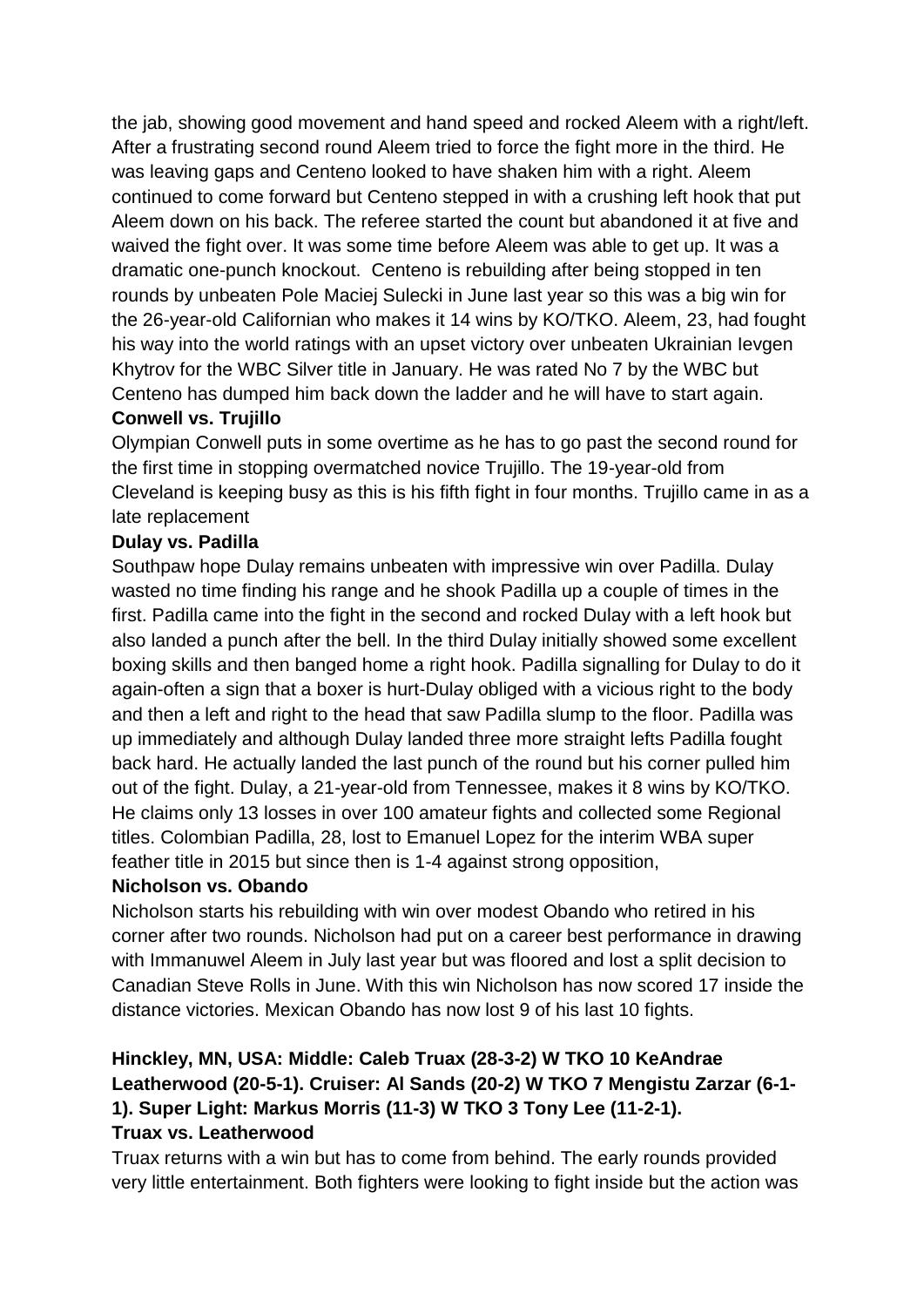marred by too much holding. Leatherhead went in front over the first six rounds and an upset look on the cards when he took the seventh. From there nothing went right for Leatherhead. In the eighth a couple of rights from Truax shook Leatherhead badly and whilst trying to buy time he was deducted a point for holding. Truax floored Leatherhead in the ninth and Leatherhead lost another point in the tenth again for holding. As the round progressed it was obvious those punches in the eighth had damaged Leatherheads jaw and the doctor advised the fight be stopped as the jaw looked to have been fractured or broken. Truax lost on a last round stoppage when challenging Daniel Jacobs for the secondary WBA title in 2015 and slipped out of the ratings after losing inside a round to Anthony Dirrell in April last year. He returned with a win over mediocre opposition in August last year and this is his first fight since then. Leatherwood, 28, had won 6 of his last 7 fights with the loss being on points against Andy Lee last year.

## **Sands vs. Zarzar**

Sands "The Haitian Temptation" moves to 20 wins, 18 by KO/TKO with stoppage of relative novice Zarzar. A first round loss to Phil Williams in 2015 snapped a 13 bout winning run for Sands but he has now won five on the bounce by KO/TKO since then. Liberian-born Zarzar, 34, a former street fighter who moved to the US when he was ten but did not start boxing until he was 29 had drawn with Phil Williams in January.

#### **Morris vs. Lee**

Morris wins the fight but loses his State title when he failed to make the weight. Despite being rocked in the first round Morris banged back and had the better of the second round then floored Lee twice in the third and the referee stopped the fight. The 27-year-old from Duluth has won 6 of his last 7 fights and moves his total of wins by KO/TKO to 8. Lee, 31, had an eight fight unbeaten run up to June 2015 and this was his first fight since then.

## **Corona, CA, USA: Super Feather: Erick Ituarte (18-1-1) W PTS 8 Alberto Torres (10-1-2). Heavy: LaRon Mitchell (16-0) W TKO 3 Mike Bissett (14-10). Ituarte vs. Torres**

Ituarte retains his NABF Junior title but only gets by modest Torres on a split verdict. Ituarte built an early lead going to the body and landing flashing combinations. Torres did not crumble under the pressure and came into the fight over the middle rounds before Ituarte took over again over the seventh and eighth. Scores 78-74 twice for Ituarte and 77-75 for Torres. Now 11 wins in a row for the 22-year-old Californian-based Mexican. Torres had won his last six fights but Ituarte was a big step up in standard of opposition for the Californian.

## **Mitchell vs. Bissett**

Mitchell massacres Bissett. The unbeaten Californian southpaw overwhelmed poor Bissett scoring five knockdowns before the fight was mercifully stopped in the third round. An injury had kept the 37-year-old teacher out of action for a while but he was handing out punishment from the first bell. He floored Bissett four times in the second round and the fight was stopped after the fifth knockdown in the third.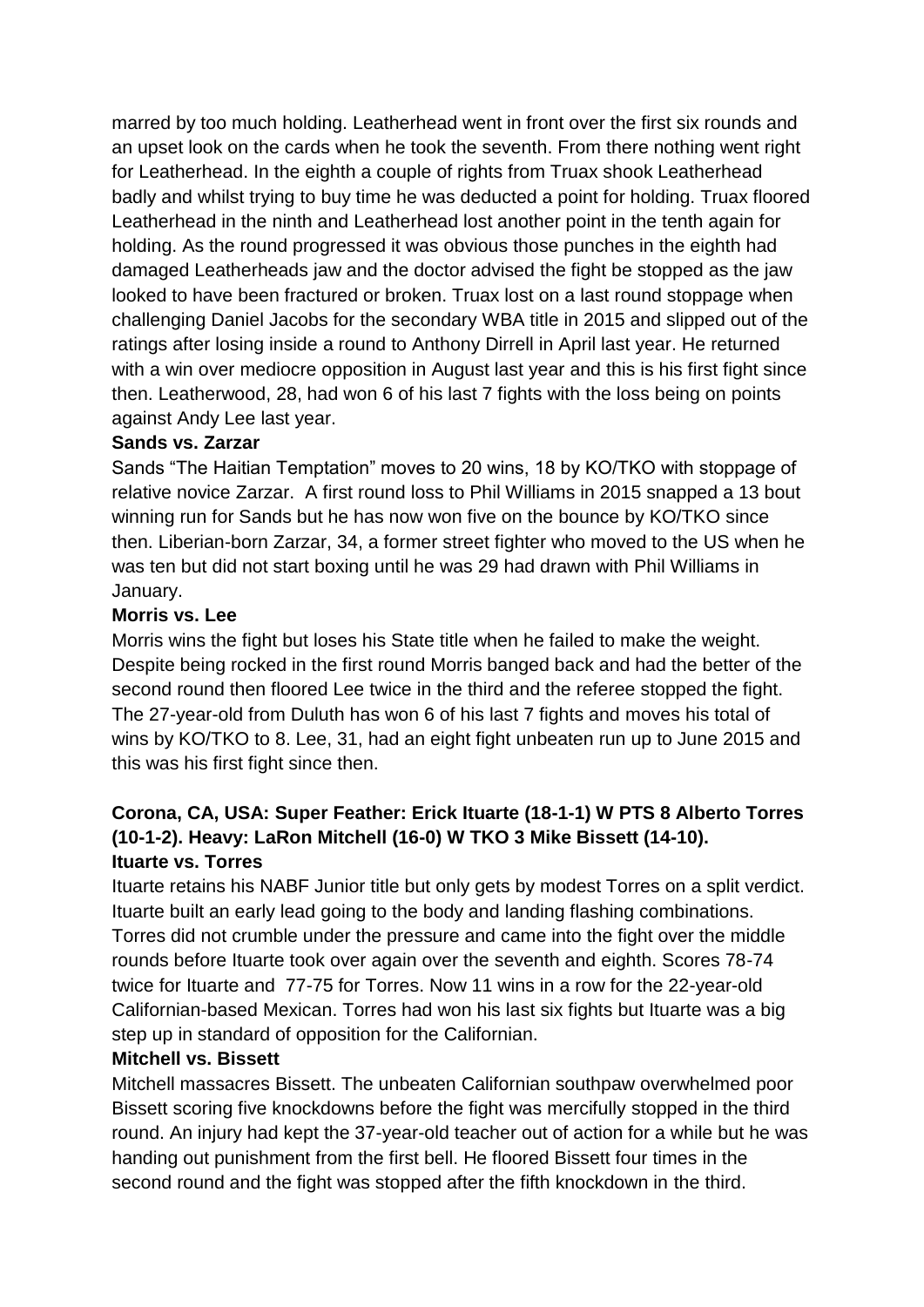Mitchell retains the NABF Junior title and has 14 wins by KO/TKO. In the amateurs he was a silver medallist at the US National Championships which got him a ticket to the US Olympic Trials where he beat Donovan Dennis and Dominic Breazeale but lost twice to Lenroy Thompson (now known as Cam Awesome) whereas Breazeale went on to land the spot in London with Mitchell as alternate. Bissett had won his last 4 fights but this is his sixth loss by KO/TKO.

# **Quilmes, Argentina: Super Welter: Javier Maciel (31-6) W TKO 4 Sergio Lopez (10-2). Fly: Junior Zarate (8-1) W PTS 10 Diego Pichardo (16-11-1). Super Bantam: Fernando Martinez (1-0) W TKO 4 Juan Haran (0-2). Maciel vs. Lopez**

Maciel survives early storm to destroy Lopez. No feeling out here as both boxers were throwing bombs from the start. Lopez was forcing the fight and took the first round with some heavy punches from both hands. Maciel came out firing in the second shaking Lopez with hooks and uppercuts from but a clash of heads saw him suffer a bad cut on his forehead. The injury forced Maciel to box more cautiously and he lost the momentum. Lopez took the third scoring with some hefty rights and also throwing in some hands down slick movement. Lopez was bossing the fourth scoring with sharp jabs and left hooks to the body. Maciel then started to bang home rights. Just before the bell he drove Lopez to the ropes and staggered him with a right to the head. Lopez slid along the ropes and a left to the body and a big right to the head put him down. The referee started to count but then waived the fight off. "La Bestia" Maciel, 32, a former Argentinian champion and WBO title challenger, needed the win after three losses in a row. This is victory No 22 by KO/TKO for him. Lopez, 26, had won his last 6 fights, 5 by KO/TKO and he was in front in this one until Maciel exploded.

## **Zarate vs. Pichardo**

In a fast-paced contest former Elite level amateur Zarate gets useful win over experienced Dominican southpaw Pichardo. Zarate made a good start edging the first and then clearly taking the second. He was quicker and doing some good work to the body. The third was closer but Zarate also took that one. Pichardo rallied and had more success with his aggression to get back in the fight by winning the fourth and fifth. From there Zarate took over mixing aggression and defence well and looked to have won the remaining rounds as he fought his way to the unanimous decision. Scores 99-93 ½, 98 ½-95 ½ and 97 ½-94 all for Zarate. The 5'0" tall 27 year-old Zarate was Argentinian amateur champion and competed at the World Championships in 2007 and 2011 and the South American Games. He was a member of the Argentinian Condors team in the WSB and was 5-3 in his eight bouts. Now 5 losses in a row for 32-year-old Pichardo.

## **Martinez vs. Haran**

Olympian Martinez gets his pro career off the ground with stoppage of fellow-novice. Haran. The 26-year-old from Buenos Aires competed at the World Junior & Senior Championships and the 2016 Olympics.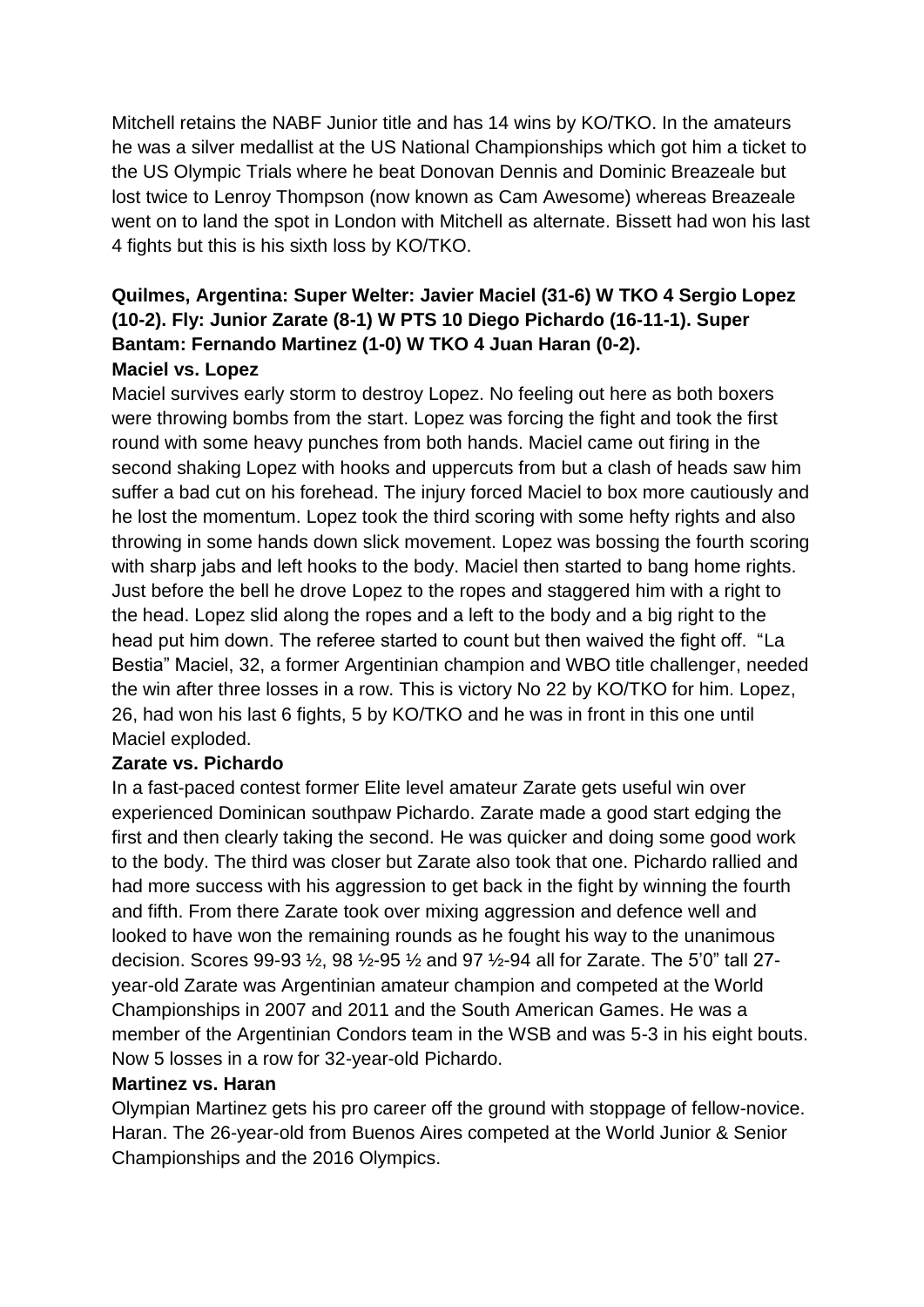# **Managua, Nicaragua: Super Fly: Jordan Escobar (11-3-2,1ND) W PTS 9 Elton Lara (14-2,2ND). Minimum: Byron Rojas (21-3-3) W PTS 8 Nelson Luna (7-8- 3,2ND). Light: Winston Campos (28-3-5) W RTD 2 Martin Cardona (22-8-0). Escobar vs. Lara**

In the best fight of the night Escobar wins the vacant WBA Fedecentro title with split verdict over Lara. This one was fought at a frantic pace over the early rounds which saw Escobar getting through with his power punches to build a good lead. Over the second half of the fight the early pace caught up with both fighters and the action slowed with Lara eating into Escobar's lead but just coming up short. Scores 87 ½- 85 and 87-85 for Escobar and 87-84 ½ for Lara. Escobar was 6-0-2,1ND in his first 9 fights but 4-3 in his last 7 so a needed win. Lara was  $2-1.2<sup>ND</sup>$  in his first 4 fights and included in there was a loss and a ND against Escobar but he then won his next 12.

## **Rojas vs. Luna**

This proved to be a tougher fight for Rojas than it looked on paper. Luna took some of the early rounds and Rojas had to stage a strong finish to get the unanimous decision and save his world rating. Scores 77-75 twice and 78-74 all for Rojas. The 27-yerear-old Rojas had a brief reign as WBA champion as he beat Hekkie Budler in March 2016 then lost the title Knockout CP Freshmart ( in this case I will go away from the advertising ring name and hence CP will be Thammanoon Niyomtrong) in his first defence in June. The scores in that fight were 115-113 from all three judges and since he fought in the Thai's backyard he deserves a return shot and is in the mandatory position with the WBA. Luna, also a Nicaraguan, fought well above himself and had lost his last two fights.

## **Campos vs. Cardona**

Local fighter Campos has too much power for Mexican import Cardona. Campos was bigger and better than Cardona and handed out severe punishment in the first before flooring Cardona twice in the second round. Cardona retired in his corner before the start of the third. Twenty-six-year-old Campos gets his seventeenth win by KO/TKO and is now 11-0-1 in his last 12 fights. Cardona, really just a featherweight drops to five losses by KO/TKO.

## **Harare, Zimbabwe: Cruiser: Illunga Makabu (21-2) W KO 4 Mussa Ajibu (28-10- 5). Heavy: Elvis Moyo (6-5-2) W KO 4 Bernard Adie (15-6). Makabu vs. Ajibu**

Poor bit of matching sees DRC world rated fighter Makabu floor Malawian Ajibu twice on the way to a fourth round knockout. The 29-year-old " Junior" Makabu gets his second win since being stopped by Tony Bellew in May last year for the vacant WBC title. Three inside the distance losses in a row for Ajibu whose brave management put him in with Olan Durodola and Maksim Vlasov in his previous two fights.

## **Moyo vs. Adie**

Moyo uses a focused body attack to stop the 6'8 ½" (204cm) Kenyan Adie in four rounds . The Zimbabwean "Bulawayo Bomber" reportedly wins the WBFederation All-African title and his second victory since returning from four years of inactivity.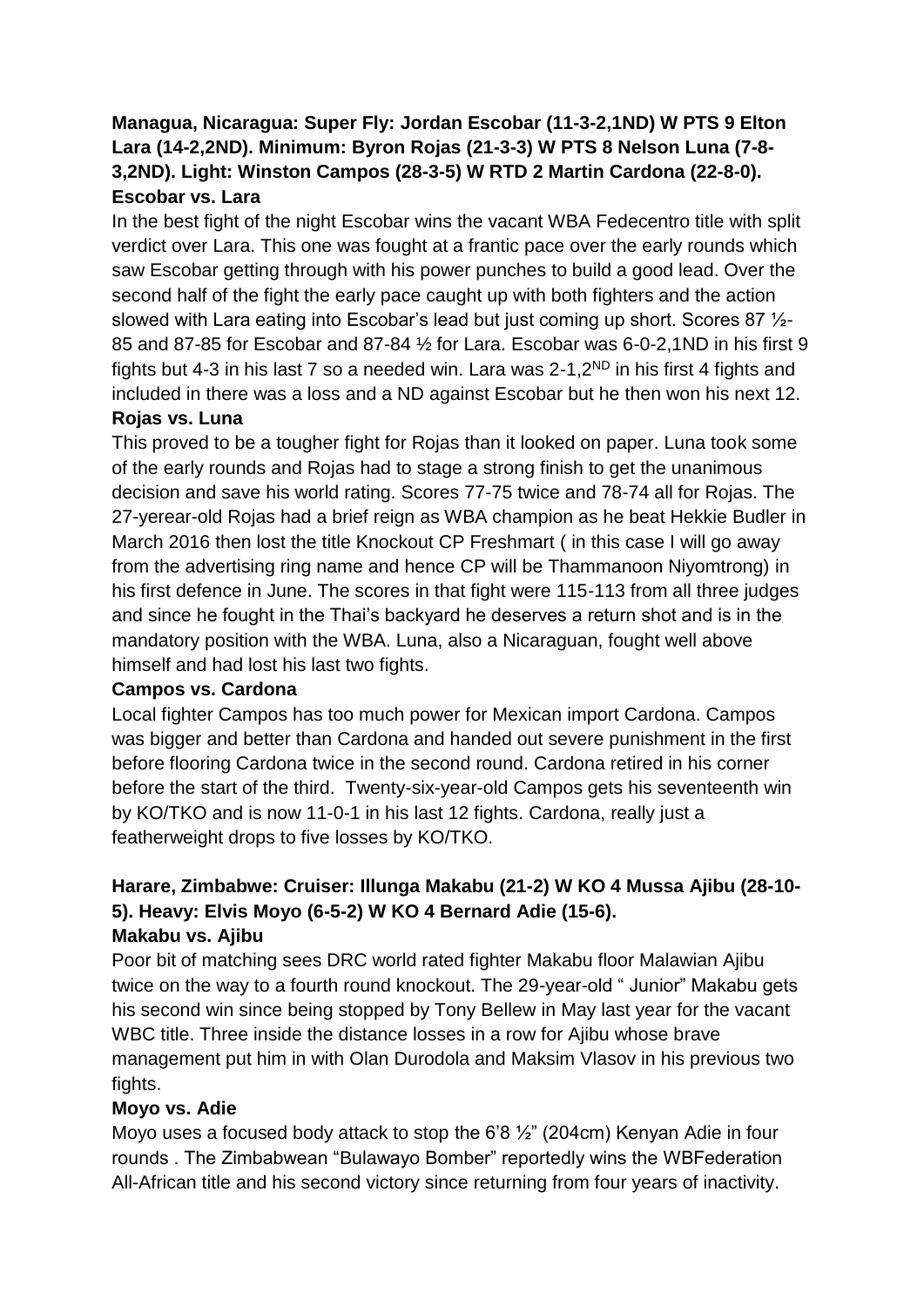Moyo, 33, is reportedly going to fight in Britain in November but at 6'1" and 260lbs he is going to have to work hard to get in shape before then. Fourth loss by KO/TKO for the 44-year-old Adie.

# **August 26**

**Las Vegas, NV, USA: Super Welter: Floyd Mayweather Jr (50-0) W TKO 10 Connor McGregor (0-1). Super Feather: Gervonta Davis (19-0) W KO 8 Francisco Fonseca (19-1-1). Light Heavy: Badou Jack (22-1-2) W TKO 5 Nathan Cleverly (30-4). Welter: Yordenis Ugas (20-3) W PTS 10 Thomas Dulorme (24-3). Cruiser: Andrew Tabiti (15-0) W PTS 10 Steve Cunningham (29-9-1). Super Light: Juan Heraldez (13-0) W PTS 10 Jose Miguel Borrego (13-1). Mayweather vs. McGregor**

A huge event but a very ordinary fight with few highlights. Predicable victory for Mayweather. The fight was not the farce many anticipated and McGregor was competitive early but his lack of boxing experience and basic skills found him out. The only surprise was the tactics used by Mayweather as he jettisoned his skills and brawled his way to victory throwing less than 20 jabs in the whole fight.

#### **Round 1**

McGregor took the fight to Mayweather from the start. He showed a reasonable right jab and scored with a couple of long lefts to the body. He was already taunting Mayweather by occasionally clasping both hands behind his back and landed a sharp left uppercut the best punch of the round. Mayweather was very cautious and gave the round away by throwing only two or three punches. Score 10-9 McGregor

#### **Round 2**

Mayweather took a more positive role in the second landing some sharp counters. McGregor switched guards a couple of time and his unconventional style was making Mayweather cautious although Mayweather just shaded the round. Score 10-9 Mayweather 19-19

#### **Round 3**

This round was a non-event as neither fighter landed anything of note. McGregor kept working sticking his jab in Mayweather's face and Mayweather was throwing too few punches with the punch stats showing he had thrown just 12 punches over these opening three rounds.

Score 10-9 McGregor 28-29

## **Round 4**

Mayweather finally came alive in this one. He was walking forward behind a high guard getting close and scoring with short hooks. Ironically it was McGregor throwing the jabs and Mayweather doing the brawling.

Score 10-9 Mayweather 38-38

## **Round 5**

Mayweather continued to walk forward relentlessly and McGregor did not have any idea of how to stop Mayweather's march. Mayweather was again scoring with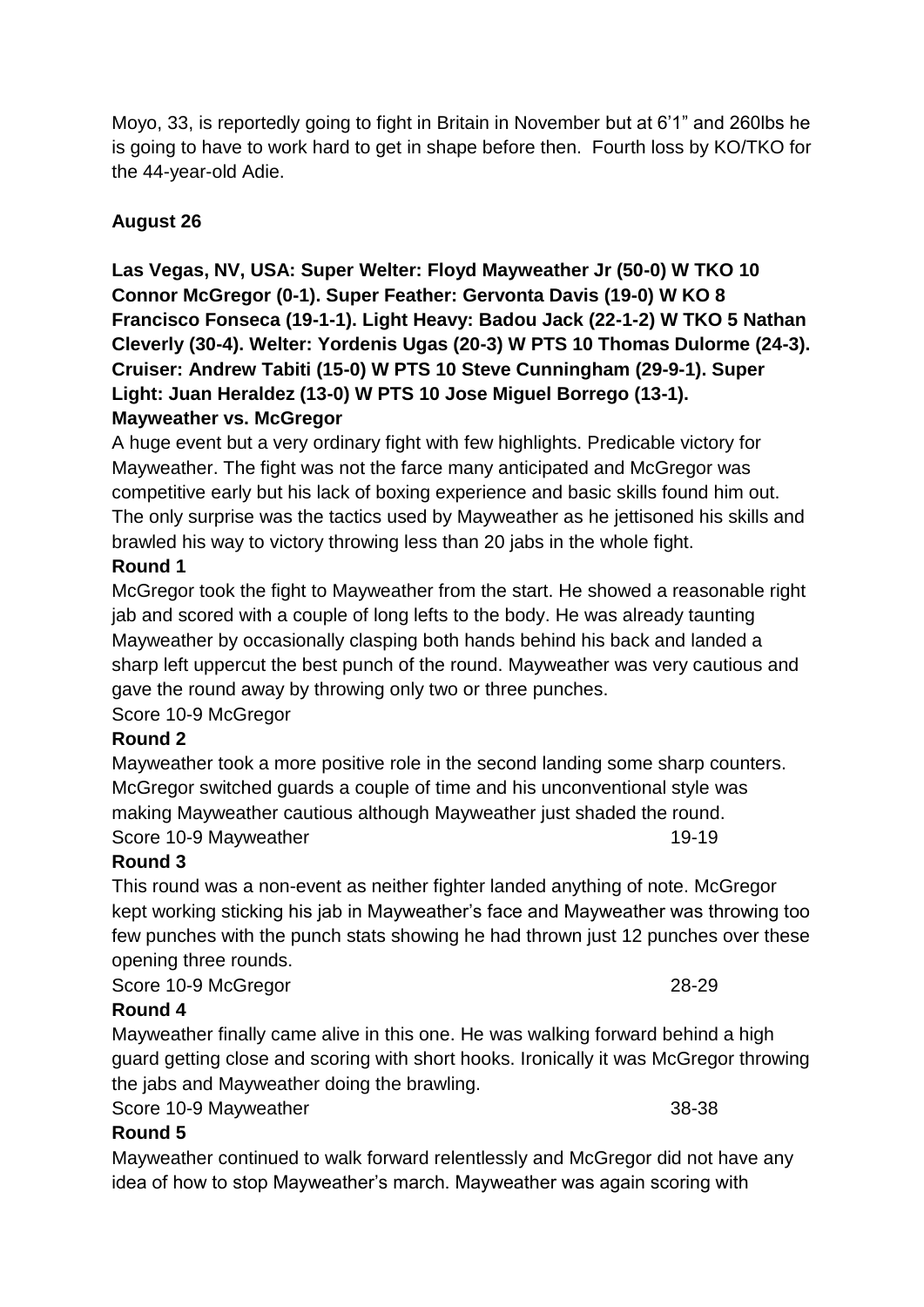punches inside with McGregor's lack of boxing experience showing as he was swatting and flapping with his punches. Mayweather pushed McGregor in the face after the bell and the referee responded by giving Mayweather a hefty push in the back that sent him stumbling to his corner.

Score 10-9 Mayweather 48-47

#### **Round 6**

McGregor's UFC upbringing showed here. As Mayweather turned his back and moved away from a clinch McGregor followed landed a series of punches on Mayweather's back and the back of his head until the referee stepped in and just pushed them apart without admonishing McGregor. This was the best round so far for Mayweather as he pressed all of the way and connected with a series of long rights. McGregor was tiring and there was no power in his punches. Score 10-9 Mayweather 58-56

#### **Round 7**

McGregor got through with some punches at the advancing Mayweather early in the round but then Mayweather took over. He rocked McGregor with long rights and left hooks with McGregor visibly wilting and in full retreat with his defence in disarray. Score 10-9 Mayweather 68-65

#### **Round 8**

McGregor probably had his best spell since the fourth but he still lost the round clearly. Mayweather scored with a couple of left uppercuts that snapped McGregor's head back and again found the target with long rights and even threw a few jabs. Score 10-9 Mayweather 78-74

#### **Round 9**

The ninth was a painful round for McGregor. Twice punches from Mayweather caused his knees to sag and he was stumbling around being caught by punch after punch. He was hardly able to raise his hands as Mayweather pounded him with shots. No knockdown but so one-sided I felt it was worth a two point difference. Score 10-8 Mayweather 88-82

#### **Round 10**

Mayweather ended it emphatically. He sent McGregor staggering back with rights to the head and McGregor almost went down. Mayweather fired home two lefts to the head which saw McGregor slump into the ropes and after another right to the head the referee stepped in and stopped the fight.

## **Official scores: 89-81, 89-82 and 87-83**

Mayweather was adamant that having reached 50 wins he will now retire. Some will question whether this fight should be counted in the total but irrespective of the circumstances it was a fight under the same rules and regulations as all of the other 49. Mayweather walks away as the richest boxer-and perhaps even the richest athlete-of all time. There are critics and I have often been one of them but taken over his full career he is one of the truly greats. McGregor did better than expected but boxing is a totally different sport to UFC requiring many specialised skills which McGregor did not possess and had no chance to learn. He also walks away a rich man. The UFC wants him back and there is a cue of pro boxers who are keen to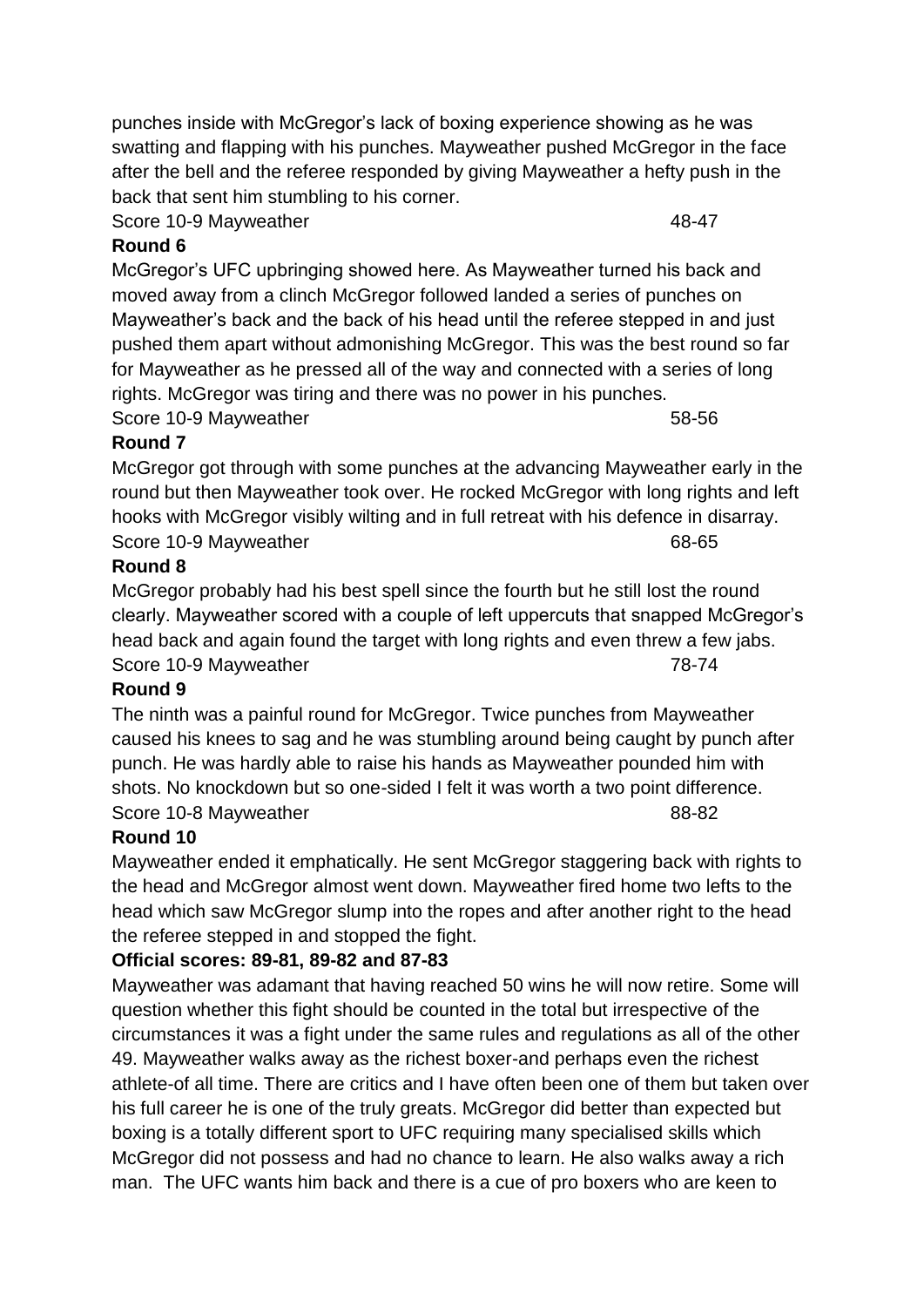# **Davis vs. Fonseca**

Davis loses his title as he fails to make the weight and then struggles to overcome modest challenger Fonseca before getting a controversial win.

# **Round 1**

Davis showcased his defensive skills and scored with some sharp uppercuts. Fonseca, who has height and reach over Davis, landed a couple of rights but did a lot of missing and the round went to Davis

# Score 10-9 Davis

# **Round 2**

Fonseca had some success at the start of the round raking Davis with long punches. The fight became untidy with the referee warning them both for wrestling. Davis finished the round strongly firing home fast combinations.

Score 10-9 Davis 20-18 **Round 3**

A close round. Fonseca was troubling Davis with his reach advantage and scoring with straight rights. Davis was spending too long looking for openings and not throwing enough punches but when he did let his hands go he landed some hard combinations.

Score 10-9 Davis 30-27

# **Round 4**

Fonseca's round as Davis made a gift of it to Fonseca. Davis clowned his way throught most of the round. In the early part of the round he stuck his hands behind his back or ducked and bobbed but threw no punches. When he got too clever dropping his hands in close he paid as Fonseca landed a hard combination and instead of firing back Davis did an exaggerated stagger.

Score 10-9 Fonseca 39-37

# **Round 5**

Fonseca's again. The difference was that one fighter was working for three minutes of the round and one was only fighting in bursts. Fonseca was finding plenty of gaps to slot his punches home. Davis looked dangerous when he did cut loose but was being outworked

Score 10-9 Fonseca 48-47

# **Round 6**

Davis finally got down to work in this one. He boxed on the back foot sliding home his right jab and scoring with straight lefts but he still could not resist a bit of clowning and verbal taunting. Fonesca kept pressing but just could not nail Davis down. Score 10-9 Davis 58-56

# **Round 7**

Fonseca kept coming forward and was proving a difficult opponent. Davis lost his balance against the ropes and threw his left arm over the middle rope to stay up leaving himself open and Fonseca landed a heavy right cross. His best punch so far.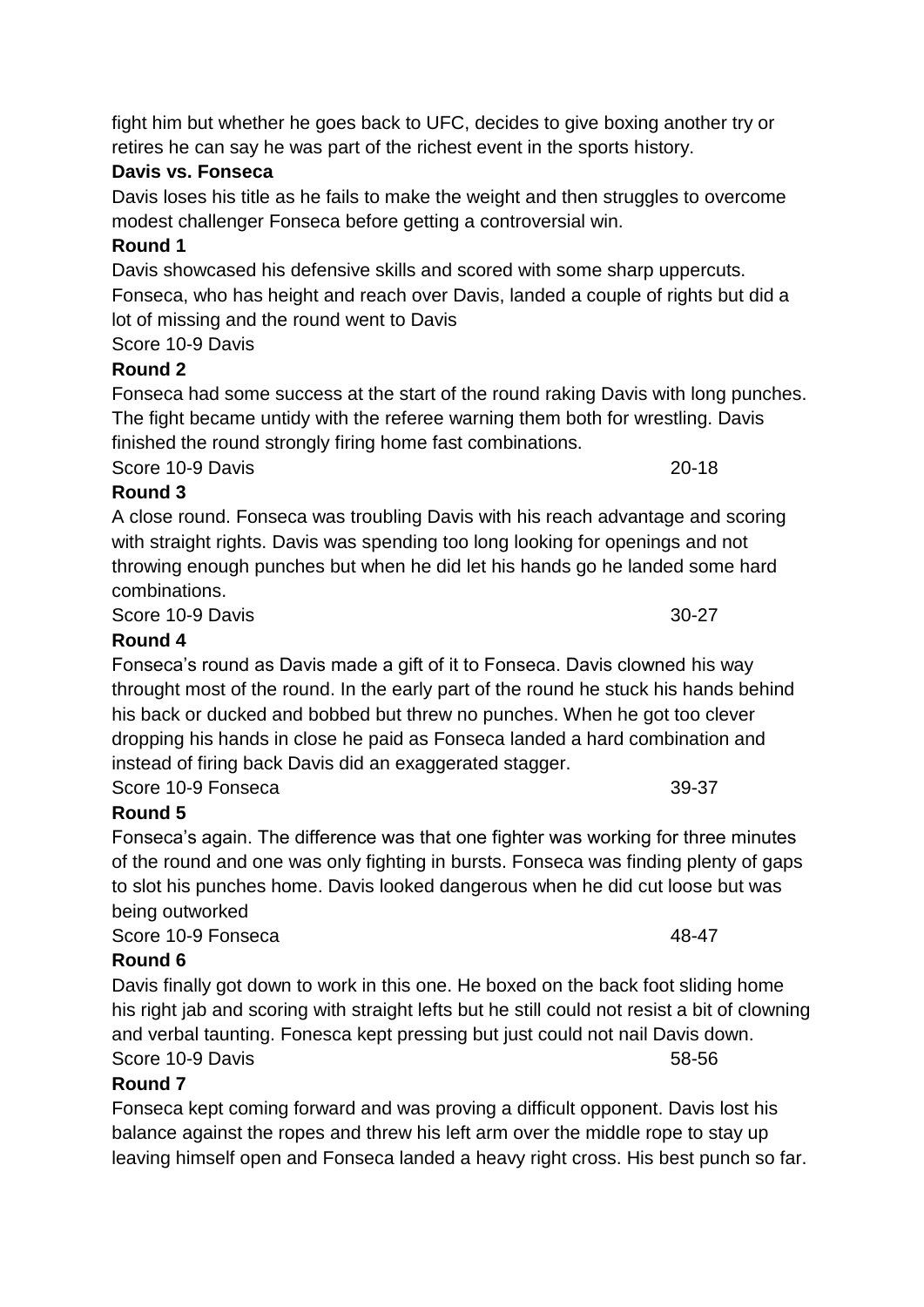When Davis did get serious he was changing angles and getting home sharp hooks and uppercuts and just edged a close round.

Score 10-9 Davis 68-65

## **Round 8**

Davis was fired up at the start of the round driving Fonseca back. As Fonseca came forward their feet got tangled and Fonseca tripped and fell forward trying to grab on to Davis to stay up. Davis threw a left that swung around behind Fonseca's head and landed on the back of the Costa Rican's head. Fonseca went down on his hands and knees clutching the back of his head and the referee counted the Costa Rican out. As Fonseca was down on his hands and knees Davis came over and mocked him by going down on his own hands and knees. It was almost two minutes before Fonseca was up and sitting on a stool.

Davis showed lack of discipline in coming in 2lbs over the weight and by fight time had bulked up enough to give him a big weight advantage over Fonseca. Whether it was the additional weight to blame Davis did not look sharp. He has said he is going to remain at 130lbs and will seek to get his IBF title back. The final punch clearly landed on the back of Fonseca's head. Whether it was hard enough to end the fight only Fonseca knows but it is possible that the Nevada Commission may change the verdict to No Decision. Some observers were making comparisons between Davis and Adrien Broner and wandering if this was going to be another case of a wasted talent but on the back of this one fight that is a big stretch and the 22-year-old Davis just had a bad night. Fonseca, 23, drew his first pro fight so was on a 20 bout winning streak but the opposition had been modest at best. He showed some good skills and was competitive although Davis looked to be getting on top at the end.

## **Jack vs. Cleverly**

Jack becomes a two division champion as he batters Cleverly to defeat to lift the secondary WBA title and send the Welsh fighter into retirement.

## **Round 1**

Cleverly established his jab early and also banged home some hard rights. Jack was mostly on the back foot but showed a sharp jab of his own and was firing fast combinations to edge the round.

## Score 9-10 Jack

## **Round 2**

The fast pace continued in the second. Cleverly was at his best and had some success when he stuck to the basics using his jab and throwing right crosses. Jack was countering well and he too was landing some big rights. Just Cleverly's round Score 10-9 Cleverly 19-19

## **Round 3**

Cleverly continued to march forward in the third. He was getting through with some jabs and hooks but was tending to throw just one or two punches at a time. Jack was slotting home jabs and firing rapid combinations through the champion's guard and edged the round.

Score 10-9 Jack 38-39 **Round 4**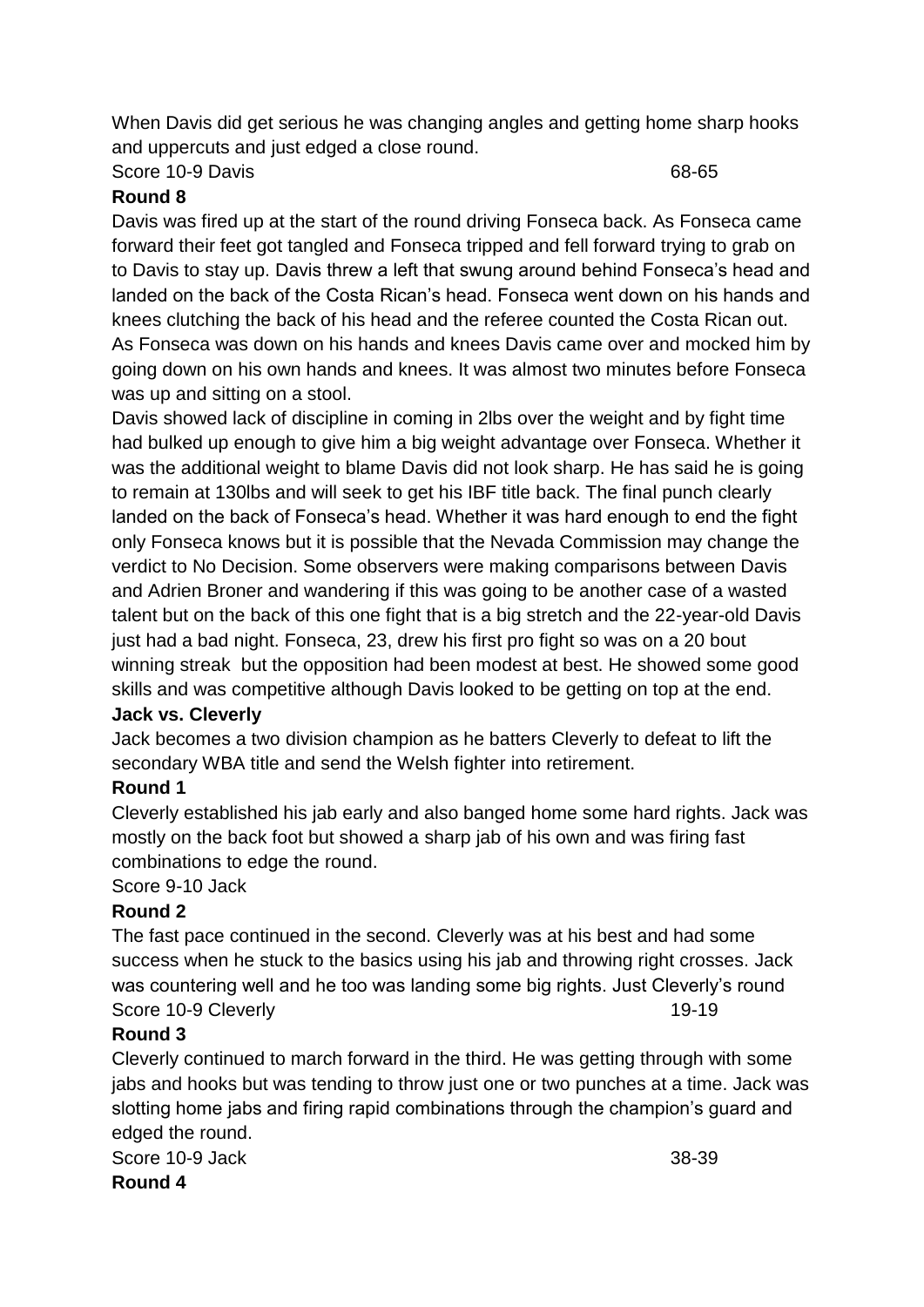Cleverly made a good start to the fourth. He was piercing Jack's guard consistently with jabs and Jack was finding it hard to slip them. Instead the challenger walked forward and began to throw heavy hooks from both hands. A big left hook shook Cleverly as Jack poured on the punishment. Cleverly managed to get his jab going again but more thumping head punches from Jack had Cleverly trapped on the ropes and under pressure at the bell.

Score 10-9 Jack 47-49

#### **Round 5**

Jack came out firing in the fifth banging home hooks and uppercuts from both hands as Cleverly tried to cover up and weather the storm. He managed to get on the front foot for a short period and then Jack again landed a succession of short hooks before a right uppercut shook Cleverly and sent him into retreat. Jack trapped Cleverly on the ropes and raked Cleverly with hooks and uppercuts. Cleverly bobbed and weaved and occasionally fired a counter but Jack continued to pound away at one time glancing over his shoulder to see if the referee was going to step in and with nothing coming back the referee eventually did just that.

After relinquishing his WBC super middle crown the 33-year-old "Ripper" becomes the first two division champion in Sweden's boxing history. He will now be looking for a shot at one of the other champions to unify the title. He has mentioned WBC champion Adonis Stevenson and Stevenson has said he is interested but as Jack's title is only the WBA regular one it can't be a unification fight. Despite wins over Anthony Dirrell, George Groves and Lucien Bute (originally a draw but changed to a disqualification win for Jack when Bute tested positive for a banned substance) and a draw with James DeGale Jack is a bit like a "Tim Bradley clone" in not getting the credit he deserves. Welshman Cleverly,30, a former WBO champion looked to be heading for retirement after losing on points to Andrzej Fonfara in 2015 but he was handed a lifeline in the shape of a fight against Juergen Brahmer for the WBA secondary title in October and he forced Brahmer to a fifth round retirement. He has announced his retirement and as a two division champion he has made a sensible and timely decision .

#### **Ugas vs. Dulorme**

Ugas gets unanimous decision over Dulorme in an incident filled fight. Ugas, a former star of the Cuban amateur team, just edged the first round and came close to victory in the second. He floored Dulorme with a damaging right uppercut and although Dulorme beat the count a right hook put him down for the second time. He survived the round but also lost the third as took time to recover from that near disaster. The fourth, fifth and sixth were close as Dulorme was getting inside and working the body. Some of those shots strayed low and Ugas complained to the referee. The seventh was a see-saw round for Dulorme. He strayed low again and this time the referee deducted a point but late in the round he found a left hook to put Ugas down. The eighth and ninth were again close, hard fought rounds. In the tenth Dulorme landed yet another low punch and was deducted a second point and the two deduction cost him a majority win. Scores 93-92 twice for Ugas and 94-91 for Dulorme. The 31-year-old Ugas was a sensation as a young amateur winning a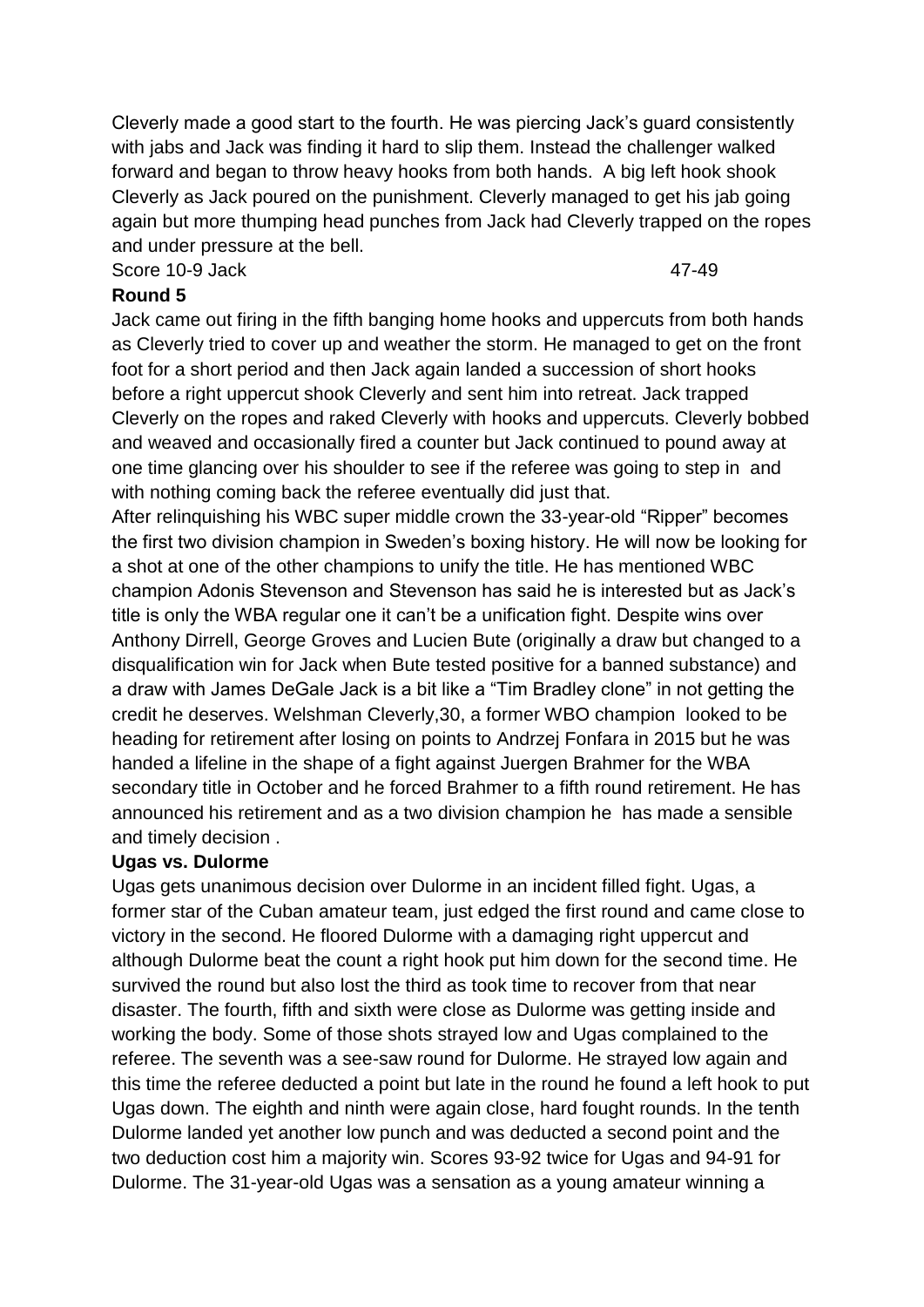World Championship gold at 19 and going on win gold at the Pan American Games, a bronze at the Olympics and be Cuban champion five years in a row. Despite that he stumbled early as a pro and after back-to-back losses to Emmanuel Robles and Amir Imam he was out of the ring for two years. He returned in August last year with an important win over unbeaten Jamal James and followed that by snapping the unbeaten streak of Bryant Perrella. French Guinea-bon Puerto Rican Dulorme lost only one of his first 23 fights before being floored three times and stopped in six rounds by Terrence Crawford in a challenge for the WBO super light title in April 2015. He was out for a year before returning with three decent level wins.

#### **Tabiti vs. Cunningham**

Tabiti makes it a good night for Mayweather fighters as he takes unanimous decision over Cunningham in a slow paced unexciting contest. The younger quicker man won this one. Cunningham came forward throughout the fight tracking Tabiti but rarely catching him. Although he was conceding height and reach Tabiti was not looking to fight inside. Instead he used his quicker hands and clever movement to stay in range and pepper Cunningham with rapid combinations from both hands and be away before Cunningham could retaliate. Cunningham had some success when he could pin Tabiti to the ropes and landed some beefy rights but that did not happen often enough to help the cause of the former champion. Tabiti increased his work rate steadily and boxed using intelligent if not entertaining tactics. Cunningham just did not have the speed of foot or punch to turn the fight his way and Tabiti was a deserving winner. Scores 97-93 twice and 100-90 all for Tabiti. The 27-year-old "Beast" from Chicago was making the second defence of his NABF title and also won the vacant USBA crown. He came up short in the big competitions as an amateur getting a silver at the US national Championships and a bronze at the National Golden Gloves. He competed at the final US Olympic Trials but losses to Mike Hunter and Joseph Williams ended his Olympic hopes. Now 41 Cunningham is still rated in the top 10 by the IBF but found Tabiti too young and too fast.

## **Heraldez vs. Borrego**

The superior skills of Heraldez help him box his way to victory in a clash of unbeaten prospects. Over the early rounds Heraldez used his quicker hands and clever movement to box on the outside. Borrego was chasing but not doing a good enough job of cutting the ring down and Heraldez was able to build a commanding lead as he swept the first five rounds. Borrego kept pressing and Heraldez began to slow Borrego began to find the target with some crunching left hooks wobbling Heraldez late in the sixth and taking the seventh. The fight looked to be turning Borrego's way but Heraldez rallied to outbox Borrego in the eighth. All of Heraldez's work looked to be wasted as he was dropped heavily by a left hook in the ninth. He was in deep trouble but manage to clinch his way to the bell and safety. He took no chances in the last and boxed his way to the unanimous decision. Scores 97-92 twice and 96-93 all for Heraldez. The 27-year-old member of the Mayweather team had almost 100 amateur fights and was National Police Athletic League champion so worth keeping an eye on. Mexican Borrego will know that he will have to get into his stride much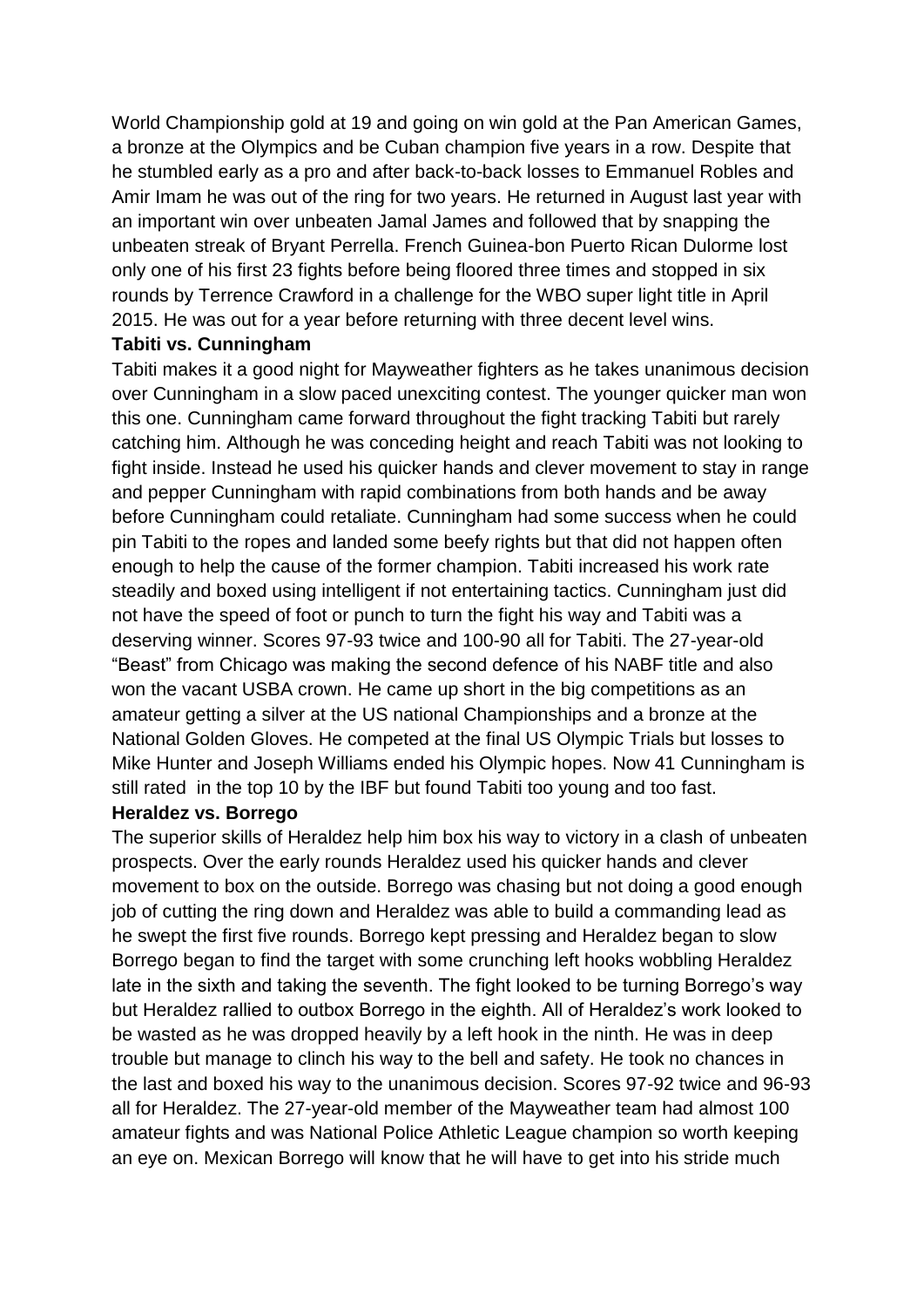faster in future. He was a top level amateur and at 19 has time to learn from his mistakes.

# **Carson, CA, USA: Super Welter: Miguel Cotto (41-5) W PTS 12 Yoshihiro Kamegai (27-4-2). Super Bantam: Rey Vargas (30-0) W PTS 12 Ronny Rios (28- 2). Feather: Joet Gonzalez (17-0) W KO 5 Deivi Julio Bassa (19-3,1ND). Feather: Emilio Sanchez (15-0) W KO 5 Danny Flores (15-10-1). Welter: Alexis Rocha (9- 0) W KO 1 Esau Herrera (18-10-1).**

# **Cotto vs. Kamegai**

Cotto wins the vacant WBO title with wide unanimous decision over the brave but very limited Kamegai in a fight where the pattern rarely varied and gave Cotto's stamina a tough test.

# **Round 1**

Kamegai made his expected aggressive start. He was walking forward behind a high guard and firing punches from both hands. Cotto was forced onto the defensive and although he blocked or slipped many of the punches from Kamegai the Japanese fighter did enough to take the round.

Score 10-9 Kamegai

# **Round 2**

Kamegai only knows how to fight one way and that is attack, attack and attack again. This time Cotto made him pay time and again as he scored with counter after counter. Kamegai has great stamina and an iron chin but he was near the back of the queue when they handed out defence and his nose was already bleeding heavily.

Score 10-9 Cotto 19:00 and 19:00 19:00 19:00 19:00 19:00 19:00 19:00 19:00 19:00 19:00 19:00 19:00 19:00 19:00

# **Round 3**

Cotto was finding Kamegai an easy target as the Japanese fighter kept walking in on a straight line and was caught by jabs, hooks and uppercuts. Kamegai had some success when he was able to catch Cotto on the ropes but Cotto never lingered there for long. Cotto was warned after almost wrestling Kamegai through the ropes and almost out of the ring but again it was his round.

Score 10-9 Cotto 29-28

# **Round 4**

Still no let up in the forward march of Kamegai. The sheer volume of his punches meant he was landing some hooks and uppercuts but not many. Cotto snapped Kamegai's head sideward with a big right and later made him step back with a strong uppercut. Kamegai walked forward again and Cotto scored with an array of punches but Kamegai was unmoved.

# Score 10-9 Cotto 39-37

# **Round 5**

Kamegai was fighting the only way he knew how and never countenanced any Plan B approach. Cotto stayed off the ropes in the fifth which cut down on the inside work of Kamegai. The Puerto Rican was warned for pushing Kamegai off but on the credit side he blasted Kamegai with 5-6 punch combinations .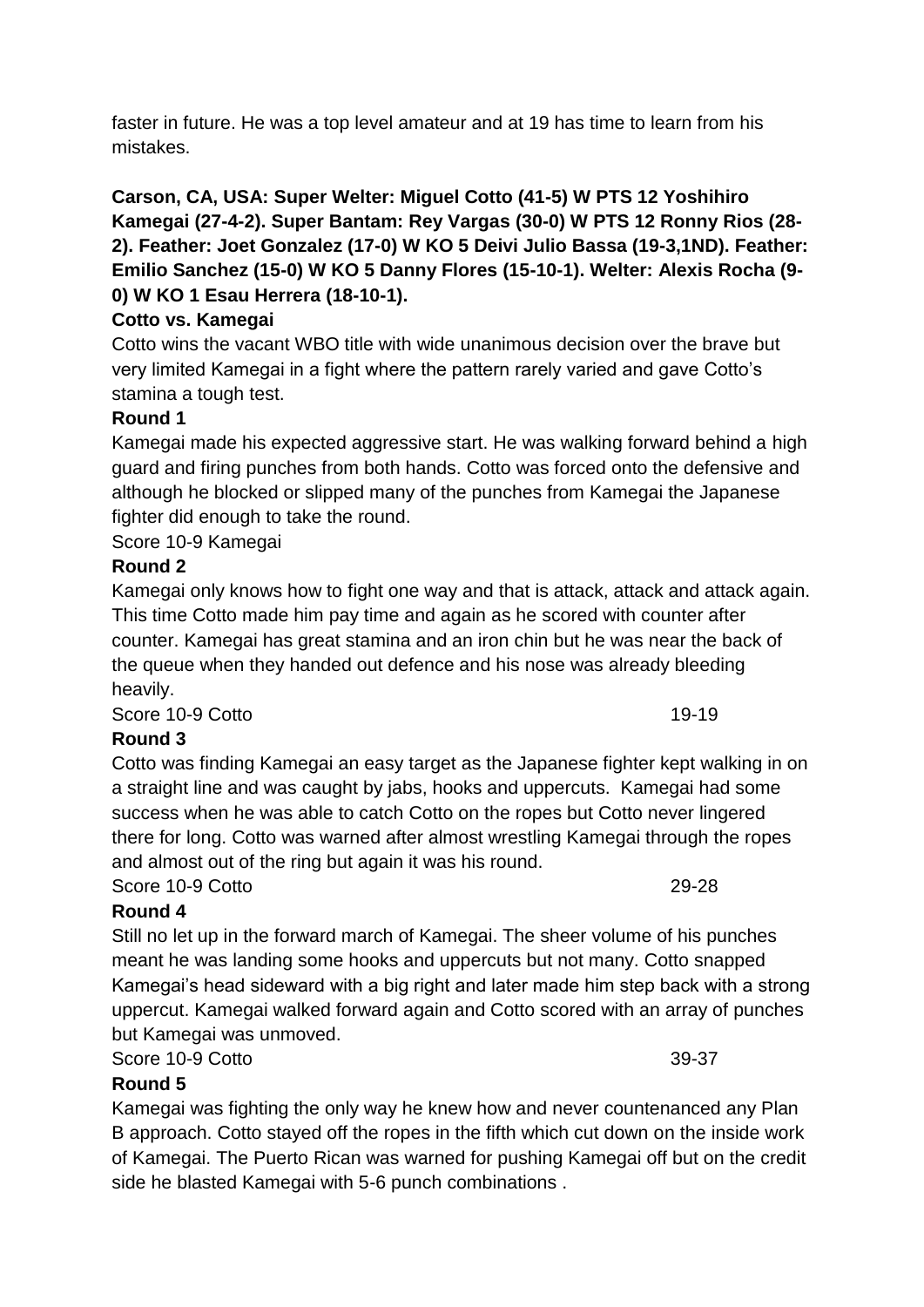| back he kept rebounding only to walk into more quality shots from Cotto.                                                                               |       |
|--------------------------------------------------------------------------------------------------------------------------------------------------------|-------|
| Score 10-9 Cotto                                                                                                                                       | 59-55 |
| Round 7                                                                                                                                                |       |
| Kamegai's only hope was that the 36-year-old legs of Cotto would give out so he had                                                                    |       |
| to continue to play the role of plank of wood to the Cotto buzz saw The tactics                                                                        |       |
| looked to have a chance in this round as he outscored Cotto landing short chopping<br>punches with Cotto looking tired and letting his work rate drop. |       |
| Score 10-9 Kamegai                                                                                                                                     | 68-65 |
| Round 8                                                                                                                                                |       |
| Cotto was back in charge in the eighth. He moved more showed good upper body                                                                           |       |

movement and fired rapid combinations through the porous guard of Kamegai and ended the round with a peach of a left hook to the head Score 10-9 Cotto **78-74** 

No sign of Cotto slowing as he moved and punched throughout the round. Kamegai kept pressing but also kept getting clobbered inexorably by booming counters from Cotto.

**Round 10** Kamegai made a determined start to the tenth and matched Cotto early. When Cotto started to unload Kamegai actually dropped his hands and ducked and bobbed and weaved (too little defensive skill too late).Cotto pummelled him with head shots

Score 10-9 Cotto 98-92 **Round 11** The eleventh was a messy round as both fighters were tired. Kamegai continued to

hunt Cotto and continued to get nailed with counters. Score 10-9 Cotto 108-101

**Round 12** Somehow Kamegai had the stamina to keep rumbling in the last but there was no snap left in his punches and his guard was still missing allowing Cotto to do enough to take the round.

Score 10-9 Cotto 118-110

# **Official scores 120-108, 119-109 and 118-110**

Kamegai proved to be the perfect comeback opponent for the 36-year-old four division champion who was having his first fight since losing to Saul Alvarez in November 2015. He was forced to go twelve rounds and fight for three minutes of every round. It was a real test of his fitness but Kamegai was too open and too predictable to test any other facet of Cotto's work. Cotto has said he will have just one more fight and wants the winner of Saul Alvarez vs. Gennady Golovkin but he

**Round 9**

Score 10-9 Cotto 88-83

**Round 6**

before the bell but ended the round showing a cut up on his forehead.

Cotto landed more heavy rights in this round. A couple of those had Kamegai's head snapping sideward again and although he was occasionally forced to take a step

Score 10-9 Cotto **49-46**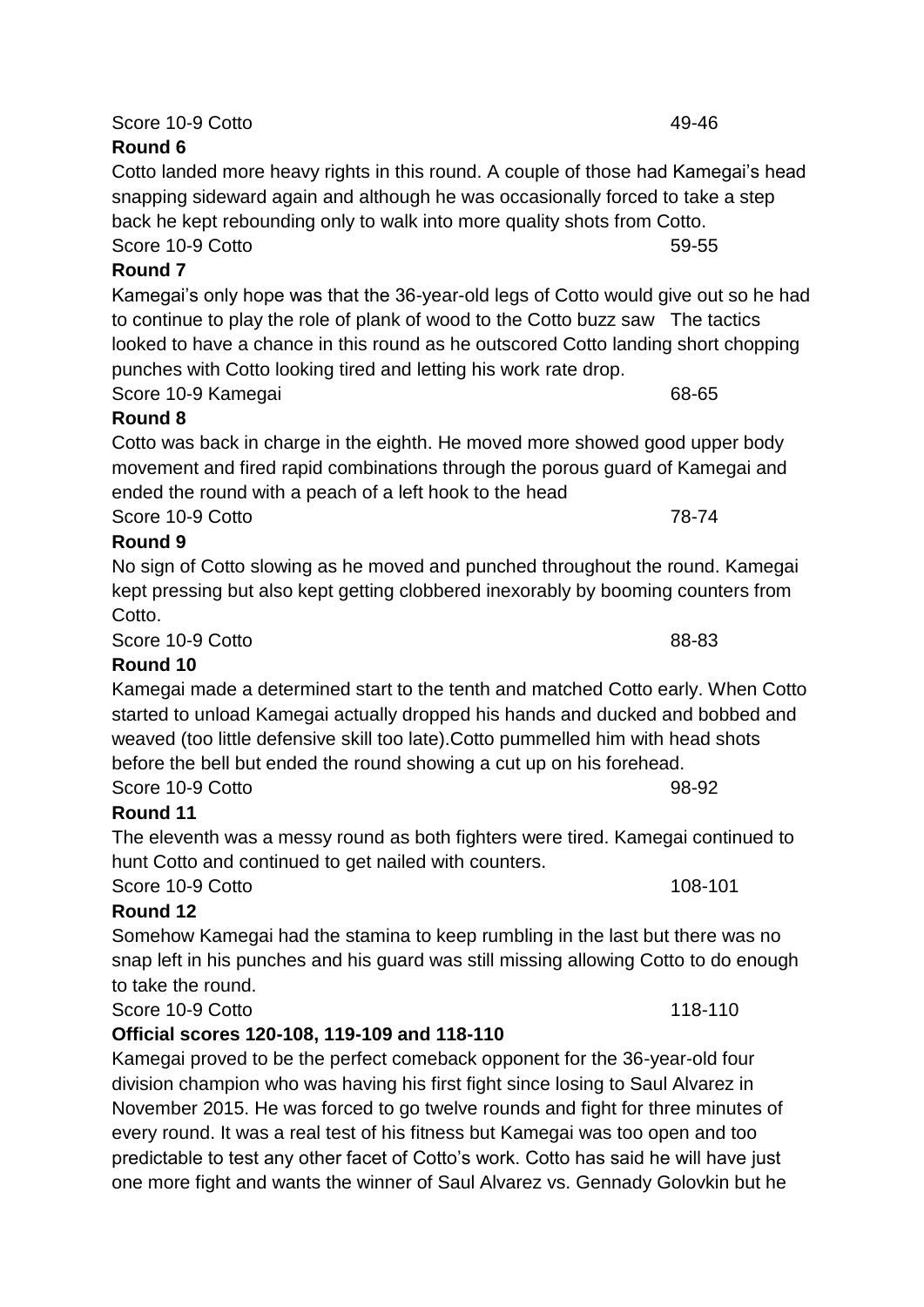would be a loser against either. The 34-year-old Japanese warrior Kamegai showed a great chin, tremendous stamina and very little skill but his pressure made it an entertaining fight.

#### **Vargas vs. Rios**

Vargas retains the WBC title with unanimous decision over local hero Rios. This one was close over the early rounds. Rios made a good start getting past the long reach of Vargas to score with body punches. Vargas used his reach and some sharp body punches to show well in the second but in the third it was Rios impressing with left hooks to the body but overall Vargas was busier and more accurate. Good distance work and again some choice left hooks from Vargas put him well ahead after six but Rios came into the fight in the seventh, eighth and ninth rounds pressing hard and it seemed as if he might turn the fight his way. Vargas got back on top in the tenth slotting home jabs and peppering Rios with combinations. Rios was still dangerous with left hooks but not able to land as many as he had earlier in the fight. He was being outboxed and outscored and Vargas boxed his way through the last round knowing he already had the fight won. Despite some frantic last ditch efforts from Rios the champion was a clear winner. Scores 118-110 twice and 115-113. The first two scores looked too wide and the last two close. The 26-year-old Mexican "King" was making the first defence of the title he won on a majority decision over Gavin McDonnell for the vacant title in February. Santa Ana native Rios, 27, made Vargas fight hard here and he can rebuild and will challenge again for a title sometime in the future.

## **Gonzalez vs. Bassa**

Gonzalez pressures all the way before halting Bassa in the fifth. In a quiet first round the best punch was a left hook from Gonzalez that threw southpaw Bass off balance but it was mainly a round of study by both fighters. Gonzalez was busy busy in the second pressing the fight working the jab and going to the body but not really able to land anything of consequence. Gonzalez stepped up the pace in the third and fourth taking Bass to the ropes and raking him with hard combinations with the Colombian showing signs of weakening. In the fifth a right from Gonzalez dumped Bass on the floor. He beat the count and tried to survive by running and holding but when two more rights sent him stumbling back to the ropes the referee stopped the fight. The 23-year-old Californian was inspired to take up boxing by watching an Oscar De La Hoya fight and now he is one of the rising youngsters in the Golden Boy team. As an amateur he was US National Junior champion. He lost out at the US Olympic Trials for the 2012 Games but later in the year won a gold medal at the 2012 US National Championships beating Gervonta Davis in the first series on a disqualification. He has nine wins by KO/TKO. Colombian Bassa now has three losses by KO/TKO. He won his first 17 fights before being stopped in ten rounds by Kenichi Ogawa in 2015 and was 2-1,1ND going into this one. He competed at the World Championships, World Military Championships and Pan American Games and won a silver medal at the South American Championships before turning pro at 32.

#### **Sanchez vs. Flores**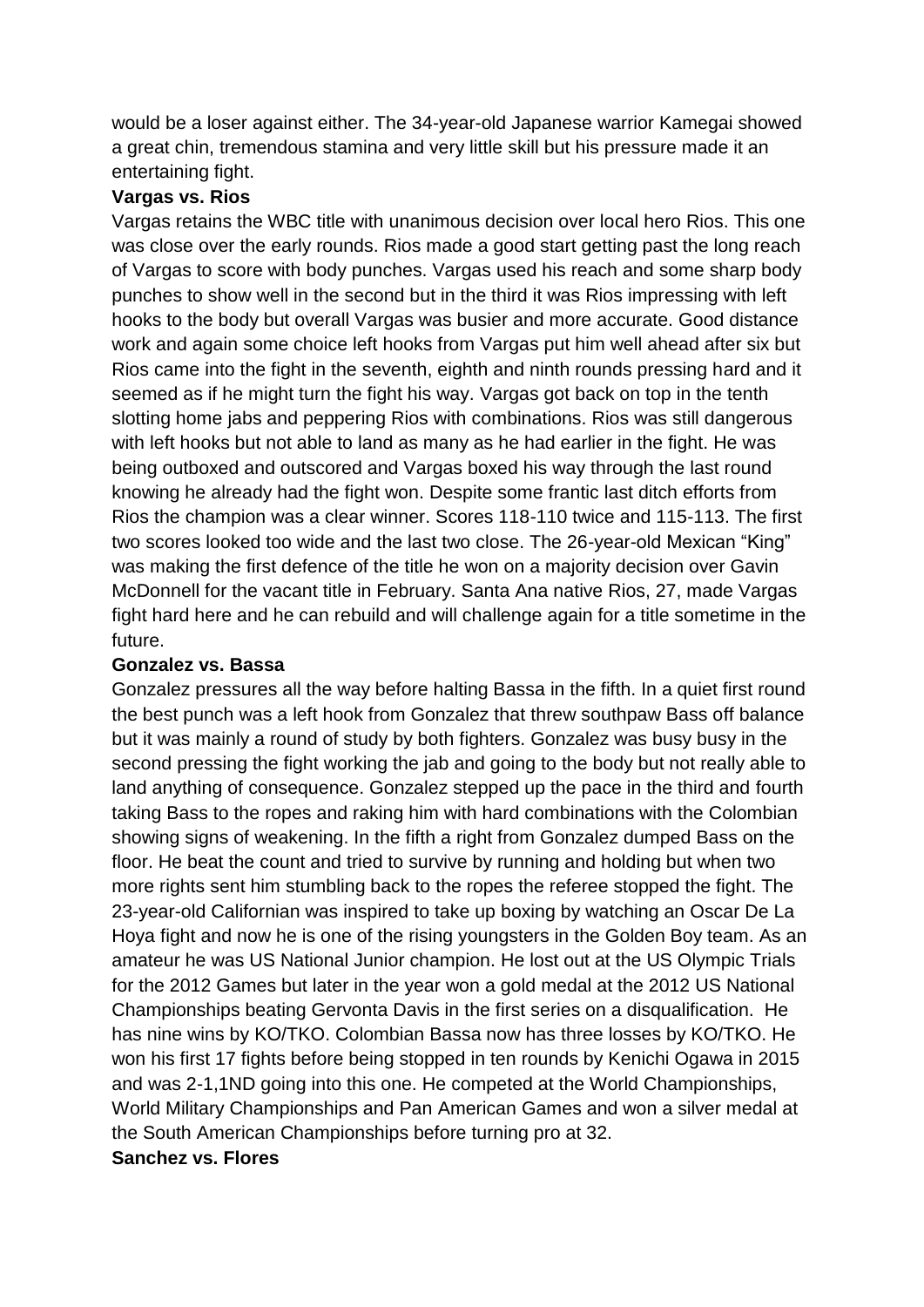Sanchez batters a game but out-gunned Flores to defeat. Sanchez was quicker and had the edge in power. He scored with some sparkling right uppercuts in the first as Flores marched forward. They traded punches throughout the second. Flores scored with some good head punches but Sanchez banged home a whole series of left hooks to the body and kept Flores pinned to the ropes for the last two minutes of the round pounding away with hooks and uppercuts. Flores battled back in the third as he pressed hard for three minutes and landed some hefty left hooks but over the closing 30 seconds Sanchez hammered home a series of right uppercuts. Sanchez started the fourth with more right uppercuts and late in the round landed a couple of crunching left hooks to the chin. There was some concern over the punishment Flores was taking and after Sanchez staggered him with a left hook and scored with some more lefts and rights the referee stopped the fight. The 23-year-old Californian moves to 10 wins by KO/TKO. As an amateur he was both US National and National Golden Gloves Junior champion and competed at the US trials for the 2012 Olympic Team. Flores drops to 1-7-1 in his last 9 fights.

#### **Rivera vs. Sanchez**

This one did not start well for Rivera. Less than one minute into the fight he landed a low left hook which sent Sanchez down on his knees in agony. Sanchez was given time to recover and the referee deducted a point from Rivera. When the action resumed Sanchez was winging wild hooks and leaving himself open. Rivera suddenly switched to southpaw and his next punch, a thunderbolt of a left hook, put Sanchez down flat on his back and after starting the count the referee waived the fight off. The 25-year-old Puerto Rican was halted in three rounds by Adrian Hernandez in a challenge for the WBC light fly title in 2014. He is 6-0-1 since then and is No 5 with the WBO. This loss makes it two first round blow outs in a row for poor Mexican Sanchez.

#### **Rocha vs. Herrera**

Rocha was giving away a substantial amount in both weight and experience but it made no difference. Rocha was letting his southpaw straight lefts go from the outset. Herrera tried to hold on the inside to deny Rocha leverage and was given a warning. A few moments later a perfect southpaw right hook to the chin put Herrera down and he never looked like beating the count. The 20-year-old Californian followed his brother Ronny Rios into boxing and was an outstanding Junior winning a gold medal at the US Junior Olympics at just 14, reaching the quarter-finals of the World Junior Championships and winning six national titles. One to follow. Herrera, 33 falls to seven losses by KO/TKO.

#### **Hurlingham, Argentina: Super Welter: Ricardo Villalba (18-3-1) W DISQ 8**

**Hector Saldivia (46-5).** Home town fighter Villalba wins Argentinian title and retains WBO Latino title as Saldivia is disqualified for butting. Saldivia started in his usual aggressive manner but a right from Villalba started a swelling under the left eye of Saldivia. With his superior experience Saldivia quickly had Villalba spending time trapped on the ropes but Villalba was countering well. Villalba had a big fourth round this time taking Saldivia to the ropes and landed a series of punches which saw the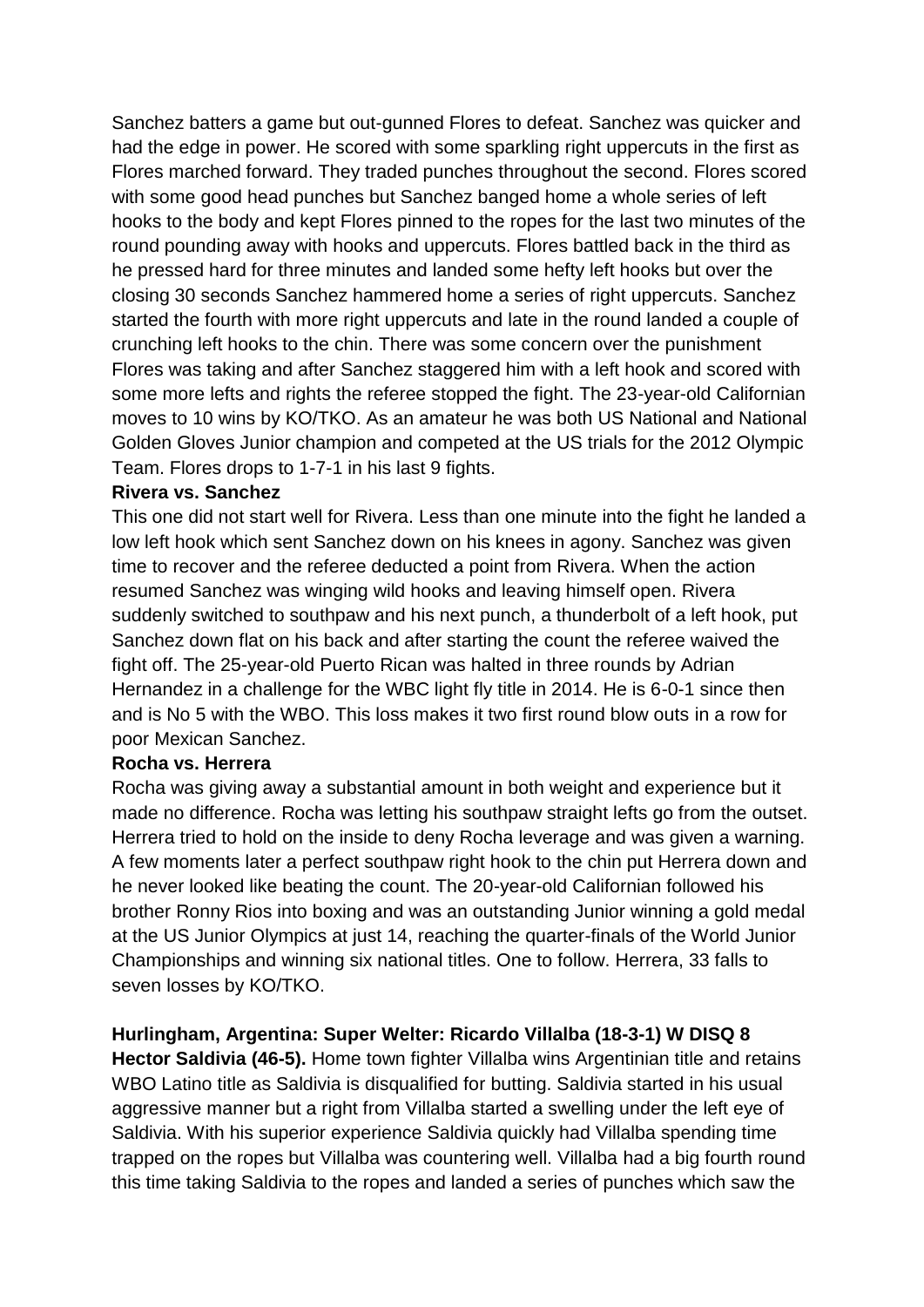referee stop the action and give Saldivia a standing count. With the swelling beginning to close his eye Saldivia increased his pace and took rounds five, six and seven. However in the seventh after he butted Villalba a couple of times and opened a cut over his left eye the referee deducted a point from Saldivar. Villalba survived a doctor's inspection but in the eighth Saldivia was again guilty of a butt and this time the cut was worsened and with Villalba unable to continue the referee disqualified Saldivia. Now 6 wins in his last 7 fights Villalba. Saldivia, 33, lost to Kell Brook in an IBF title eliminator back in 2012 but had won 5 of his last 6.

# **Olavinlinna, Finland: Light Heavy: Niklas Rasanen (14-1-1) DREW 10 Patrick Mendy (17-13-3). Light Heavy: Sami Enbon (16-1) W TKO 4 Stanislav Eschner (5-4-1). Welter: Jussi Koivula (23-4-1) W DISQ 3 Pal Olah (7-10-1). Super Feather: Tuomo Eronen (19-4) W TKO 3 Giorgi Abuladze (9-2-1). Rasanen vs. Mendy**

Local southpaw Rasanen disappoints in draw with much travelled Mendy. The Finn made the better start putting himself in front by managing to box on the outside against Mendy who is really a natural middleweight. After that bright start Rasanen faded for a while as Mendy managed to get past the Finn's reach and work inside roughing Rasanen up and rustling him out of his stride. There were some furious exchanges but over the seventh and eighth Rasanen slowed and his work rate dropped. The Finn rallied over the closing rounds as Mendy was the one tiring and the draw looked a fair decision. Scores 97-96 for Rasanen, 96-95 for Mendy and 95- 95. The 30-year-old " Drummer Boy" Rasanen won his first 13 fights before being knocked out in eleven rounds by Mariano Hilario for the European Union title in December but had returned to the winning column with a points victory over Argentinian Ricardo Ramallo. British-based Gambian Mendy, 26, is now 2-6-2 in his last 10 fights which have been in seven different countries and he can give anyone a tough night when in top condition.

## **Enbon vs. Eschner**

Easy win for southpaw Enbon. He handed out punishment over the first three rounds before flooring Eschner twice in the fourth to force the stoppage. Enbon won his first 14 fights but then was halted in six rounds by world rated German Dominic Boesel in March. This is his second win by KO/TKO since then. Fourth loss by KO/TKO for Czech Eschner.

## **Koivula vs. Olah**

Koivula gets win in a scrappy fight. Koivula was a couple of classes better than the Hungarian. Olah was finally disqualified for constantly turning his back on Koivula. Koivula has lost tough fights in challenges for the European and European Union titles but has now won 4 of his last 5 fights. Four losses in a row for Olah.

## **Eronen vs. Abuladze**

Southpaw Eronen has no trouble with Abuladze. The Finn floored the inexperienced young Georgian in the third and the fight was stopped. Fifth win in a row for the 36 year-old local. Two fights outside Georgia for Abuladze and two losses inside the distance.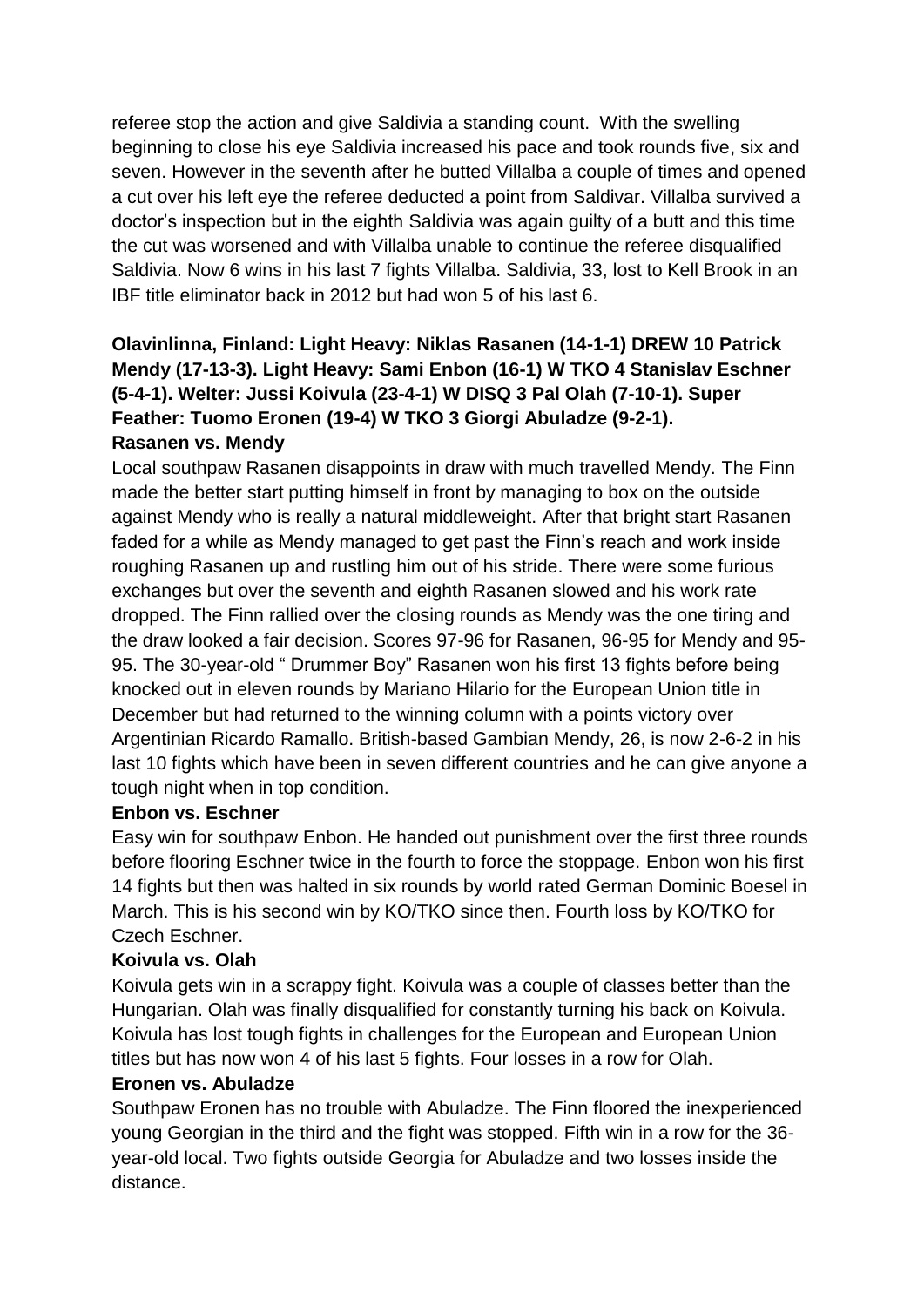# **Neu-Isenburg, Germany: Light Heavy: Denis Liebau (22-1) W Francisco Cordero (37-8). Super Welter: Gerome Quigley (18-0) W TKO 2 Orlen Padilla (23-7-1).**

## **Liebau vs. Cordero**

Liebau retains his WBU (German version) title as Colombian Cordero retires with a hand injury. This looked a total mismatch in the first. Liebau had big height and weight advantages over a vastly overweight and glacially slow Cordero. Liebau was able to box safely outside and pummel Cordero with jabs and hooks with Cordero only throwing occasional wide swipes. Cordero came to life in the second stabbing out jabs and letting go with both hands. Liebau suddenly found himself in a fight being forced onto the back foot as Cordero came in swinging. Fortunately for Liebau there was very little power in Cordero's punches and he was wide open for counters. The effort of actually fighting for those three minutes seemed to have exhausted Cordero and he retired at the end of the round complaining of an injury to his left hand. The 36-year-old German Liebau, who promoted the show, lost to world rated Dominic Boesel on an eleventh round stoppage last year and this is his third win since then. Cordero was a super feather when he turned pro in 2007 now he is a light heavy. He is no taller than he was as a super feather but a lot fatter.

#### **Quigley vs. Padilla**

Quigley wins the vacant WBU (German Version) title with stoppage of Colombian. Padilla came to fight and had Quigley on the back foot in the first round as he stormed forward throwing hooks to the body. Quigley steadied himself and was scoring with hard counters by the end of the round. In the second Quigley went hunting. He trapped Padilla in a corner and staggered him. Padilla escaped only to be forced to the ropes again and a fusillade of punches from Quigley had him slumping to the canvas. He beat the count but as Quigley unloaded more punches the fight was stopped. The 33-year-old from Maryland makes it 16 wins by KO/TKO half of them one round finishes. He fought in Washington last month winning the vacant USBO title. Quigley was a good level amateur but walked away from the sport for six year before turning pro in 2013. Padilla 31 had won 7 of his last 8 fights but against very low grade opposition in Colombia with six of his victims having only 4 wins between them.

# **Vilnius. Lithuania: Light: Isa Chaniev (11-1) W PTS 12 Jean Pierre Bauwens (42-4-2). Super Welter: Virgilijus Stapulionis (29-5-1) W PTS 10 Pavel Mamontov (12-5-2). Light Heavy: Yoann Kongolo (9-0) W PTS 10 Salambek Baysangurov (8-1).**

## **Chaniev vs. Bauwens**

Chaniev gets a good win as he takes wide unanimous decision over former EU champion Bauwens. This was a one-sided fight with Chaniev in control from the start. He swept the first four rounds clearly. Bauwens looking worth a share of the fifth and looked to have edged the seventh but that was all. The Belgian was cut over the left eye in the eighth and was never in the fight after that. Scores 119-109 twice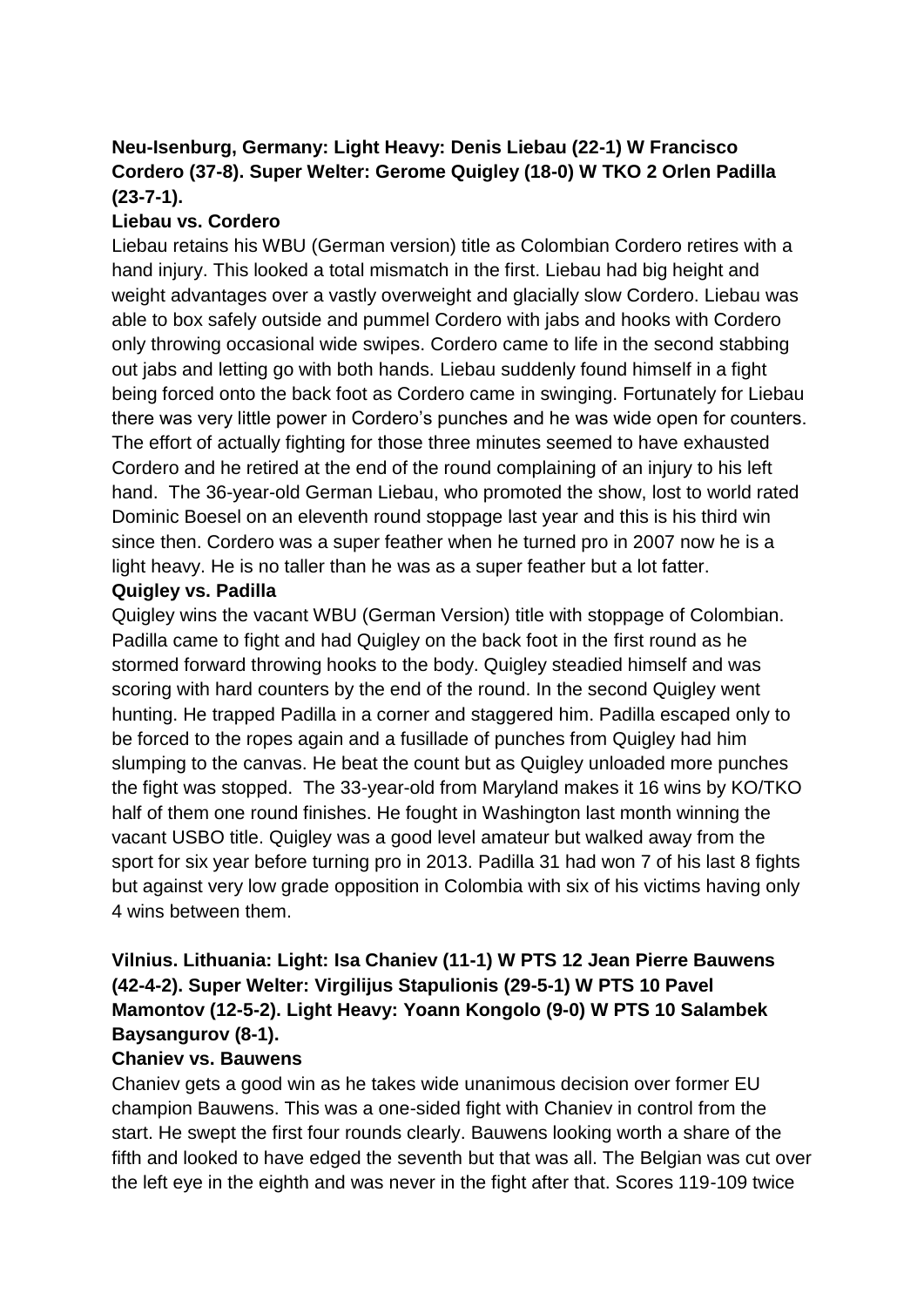and 120-108 all for Chaniev. The 24-year-old Russian wins the vacant IBF Inter-Continental title at the second attempt having been outpointed Fedor Papazov (19-2) for the vacant title in May. Bauwens, 29, has been unimpressive in recent fights and was well beaten here. He was married on the Saturday previous to this fight and his new bride was in the audience.

#### **Stapulionis vs. Mamontov**

Local fighter Stapulionis has his first fight in his home country for two years but struggles to get by Mamontov. Scores 96-94 twice and 97-93. The 31-year-old "Lithuanian Terminator" wins the vacant IBF Baltic title. He is working his way back after consecutive losses to Patrick Day and Magomed Kurbanov. Mamontov has lost 4 of his last 5 fights three of them to unbeaten fighters.

#### **Kongolo vs. Baysangurov**

Swiss fighter Kongolo wins the vacant WBC International Silver title but it is a close run thing. Baysangurov was quicker off the mark and looked to have taken three of the first four rounds. Kongolo did well in the middle rounds to get himself a small lead but the eighth and ninth were close and late in the last round he was nailed with a hard punch and was in deep trouble and only just made it to the bell. Scores 96-94 twice for Kongolo and 95-95 which shows how close this one was. The 29-year-old Swiss made a name for himself in kickboxing and Koshiki Karatedo a form of full contact karate before concentrating on boxing. Ukrainian-based Russian returned to action with a win last year after six years out of the sport.

## **Benidorm, Spain: Feather: Kiko Martinez (38-8-1) W KO 3 Lorenzo Parra (32-13-**

**2).** Martinez beats an over the hill Parra in four rounds. Martinez floored Parra in both the first and second rounds before putting the Venezuelan down twice more in the third to end the fight. Second win for the former IBF super bantam champion as he rebuilds after losing a majority verdict to Josh Warrington in May. Parra, 39, a former WBA fly champion was floored four times in losing to Brit Sam Bowen in July so that is now 9 losses on the bounce and 8 knockdowns in his last two fights.

## **Mashantucket, CT, USA: Welter: Jimmy Williams (14-0-1) W KO 4 Issouf Kinda**

**(18-5).** Controversy and near riot as Williams gets win over Kinda. Both landed some heavy stuff in the first. A left hook from Williams looked to have put Kinda down but the referee ruled it a slip. They continued to trade hard punches and in the fourth as they exchanged shots the referee stepped in trying to break them. Despite the referee's efforts they both kept punching and a shot from Williams put Kinda down. The referee counted Kinda out but the loser's corner felt that the punch was landed after the break was called and was illegal and they invaded the ring sparking ugly scenes inside and outside the ring. The result stood and Williams makes it 6 wins by KO/TKO and retains his WBC USNBC title Kinda, 29, from Burkina Faso, won his first 16 fights but is now 2-5 in his last 7.

## **Uthai Thani, Thailand: Fly: Amnat Ruenroeng (18-1) W TKO 3 Thongchai Kunram (6-13).** Former IBF champion Ruenroeng eases his way back with third